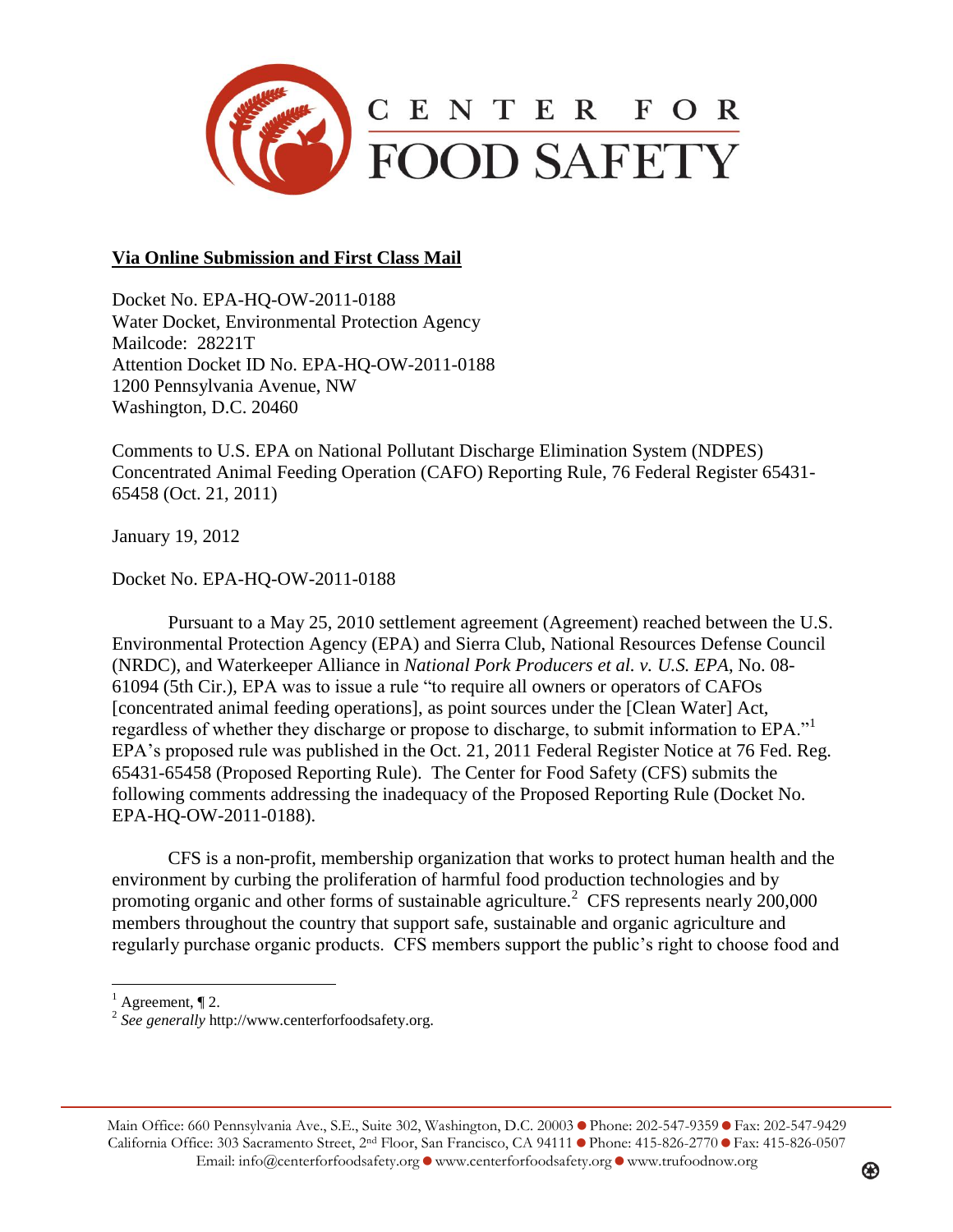crops not sourced from industrial farming practices such as animal feeding operations. CFS has a number of program areas to explore policy and litigation options to serve its members. CFS has an anti-CAFO program, and has previously been involved in regulatory matters and litigation where necessary. For example, CFS is a plaintiff in *John Doe, Darla Cherry and Jennifer Lopez v. Thomas Suehs et al.*, D-1-GN-10-004362 (261<sup>st</sup> Dist. Ct. Travis Co., Texas) (filed 2011) (challenging failure to enforce health and safety laws in egg factories), CFS was a plaintiff in *Waterkeeper Alliance et al. v. EPA*, No. 09-1017 (D. D.C. 2010) (petition for review of "CERCLA/EPCRA Administrative Reporting Exemption for Air Releases of Hazardous Substances From Animal Waste at Farms," 73 Fed. Reg. 76,948 (Dec. 18, 2008)), CFS petitioned the U.S. Food & Drug Administration (FDA) for withdrawal of approvals for all animal drug applications for arsenic-containing compounds used in animal feed, and submitted comments to the FDA on issues such as the judicious use of medically important antimicrobial drugs in food-producing animals, and BSE. CFS staff have also authored numerous publications regarding factory farming, such as in *The CAFO Reader*.

#### **EXECUTIVE SUMMARY**

 $\overline{a}$ 

For approximately thirty years CAFOs have been a known danger to human health, welfare, wildlife and the environment. EPA, however, does not even know exactly how many CAFOs exist in the U.S., how much waste they produce, or where the waste goes. Older estimates put the number of animal feeding operations (AFOs) at 238,000.<sup>3</sup> The Agreement is a method for EPA to begin identifying a *portion* of the information necessary to conduct a national inventory of all CAFOs. The need for this information is clearly established: in 2008, the U.S. General Accounting Office (GAO) issued a report entitled "EPA Needs *More Information* and a Clearly Defined Strategy to Protect Air and Water Quality from Pollutants of Concern."<sup>4</sup> (GAO Report). The GAO Report instructed EPA to conduct a comprehensive inventory, and EPA consented to do so.<sup>5</sup> There is clearly a need for casting a wide net to obtain information to begin to get a handle on this problem, and the Courts have recognized this issue. For example, just last week the Eastern District of Washington issued an opinion requiring a CAFO to report numerous data points to enable local citizens to monitor the dairy's water and soil pollution and to keep the habitual offender in check.<sup>6</sup> The information sought by the Agreement is essential. It is critical data necessary for EPA to begin its promised comprehensive national inventory, and to implement and enforce the Clean Water Act (CWA).

<sup>3</sup> *See Waterkeeper Alliance, Inc. v. U.S. EPA*, 399 F.3d 486, 492 (2nd Cir. 2005) citing NPDES Permit Regulation and Effluent Limitation Guidelines and Standards for CAFOs, 68 Fed. Reg. 7176, 7179 (Feb. 12, 2003) (codified at 40 CFR Parts 9, 122, 124 and 412) (defining AFO).

<sup>&</sup>lt;sup>4</sup> "EPA Needs More Information and a Clearly Defined Strategy to Protect Air and Water Quality from Pollutants of Concern." GAO-08-944 (2008) (italics added).

<sup>5</sup> 76 Fed. Reg. 65431, 65435 (Oct. 21, 2011), citing 2008 GAO Report at 76-78.

<sup>6</sup> *Community Association for Restoration of the Environment (CARE) v. Nelson Faria Dairy, LLC*, No. CV-04-3060, (E.D. Wa. Jan. 12, 2012).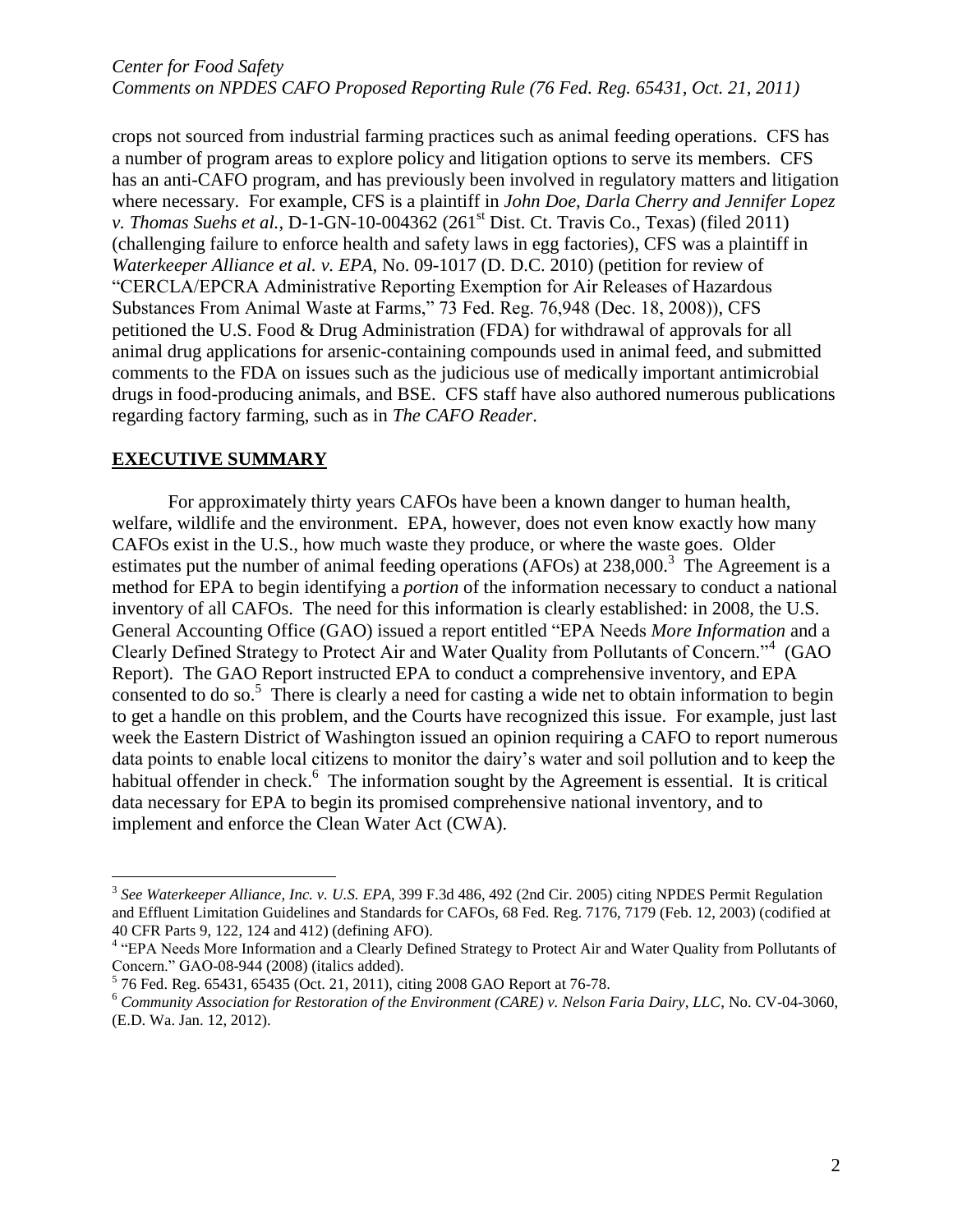Whether considering and issuing site-specific national pollution discharge elimination system permits (NPDES) under the CWA, establishing effluent limitations, water quality standards, or developing plans or programs, EPA must take information pertaining to a CAFO into consideration. 7 EPA has concluded that basic information about CAFOs would assist it in addressing water quality impacts from CAFOs due to the industry's inadequate compliance with existing regulations and limitations in CAFO permitting programs.<sup>8</sup> CFS's comments highlight the need to establish the strictest reporting requirements possible to prevent the kind of problems associated with CAFOs that are currently experienced throughout the country. EPA has the statutory legal authority to obtain this information, the obligation to the citizens of this country to enforce the Agreement, and to require stricter reporting requirements than those presently provided by the Proposed Reporting Rule. The quality of our nation's public health and environment depends on obtaining, and making public, this information.

In response to industry pressure following the issuance of the  $5<sup>th</sup>$  Circuit decision in *National Pork Producers*, EPA caved on its Agreement with the environmental petitioners and issued a proposed rule that undermines the Agreement. EPA's Proposed Reporting Rule is in no way justified by the Fifth Circuit's decision as EPA's CWA § 308 authority is broader than the issue addressed by that court, namely which CAFOs must apply for NPDES permits. By only seeking to require the reporting of a paltry and weakened number of 5 of the 14 agreed-upon data points, EPA proposes to evade its statutory responsibilities.

#### **COMMENTS**

Congress enacted the CWA to "restore and maintain the chemical, physical, and biological integrity of the Nation's waters,"<sup>9</sup> and established as a national goal the elimination of all pollutant discharges to surface waters by 1985. The CWA seeks to eliminate pollution by requiring all polluters to obtain NPDES permits for point source discharges.<sup>10</sup> NDPES permits contain pollution limits, which are established by EPA through a system of technology-based effluent limitation guidelines, supplemented by water quality-based limitations.<sup>11</sup> Water-quality related effluent limitations protect specific bodies of water.<sup>12</sup> The NPDES permit takes the applicable effluent limitations and other standards and turns them into the obligations borne by

I. Purpose of the Clean Water Act and § 308 of the Act

 $7$  33 U.S.C. § 1342(a)(2).

<sup>&</sup>lt;sup>8</sup> 76 Fed. Reg. 65434.

<sup>9</sup> 33 U.S.C. §§ 1251-1378.

<sup>10</sup> 33 U.S.C. § 1311 (italics added).

 $11$  "Whenever a technology-based effluent limitation is insufficient to make a particular body of water fit for the uses for which it is needed, EPA is to devise a water-quality based limitation that will be sufficient to the task." 33 U.S.C. § 1312(a); *see also NRDC v. EPA,* 822 F.2d 104, 111 (D.C. Cir. 1987).

<sup>12</sup> 33 U.S.C. § 1312.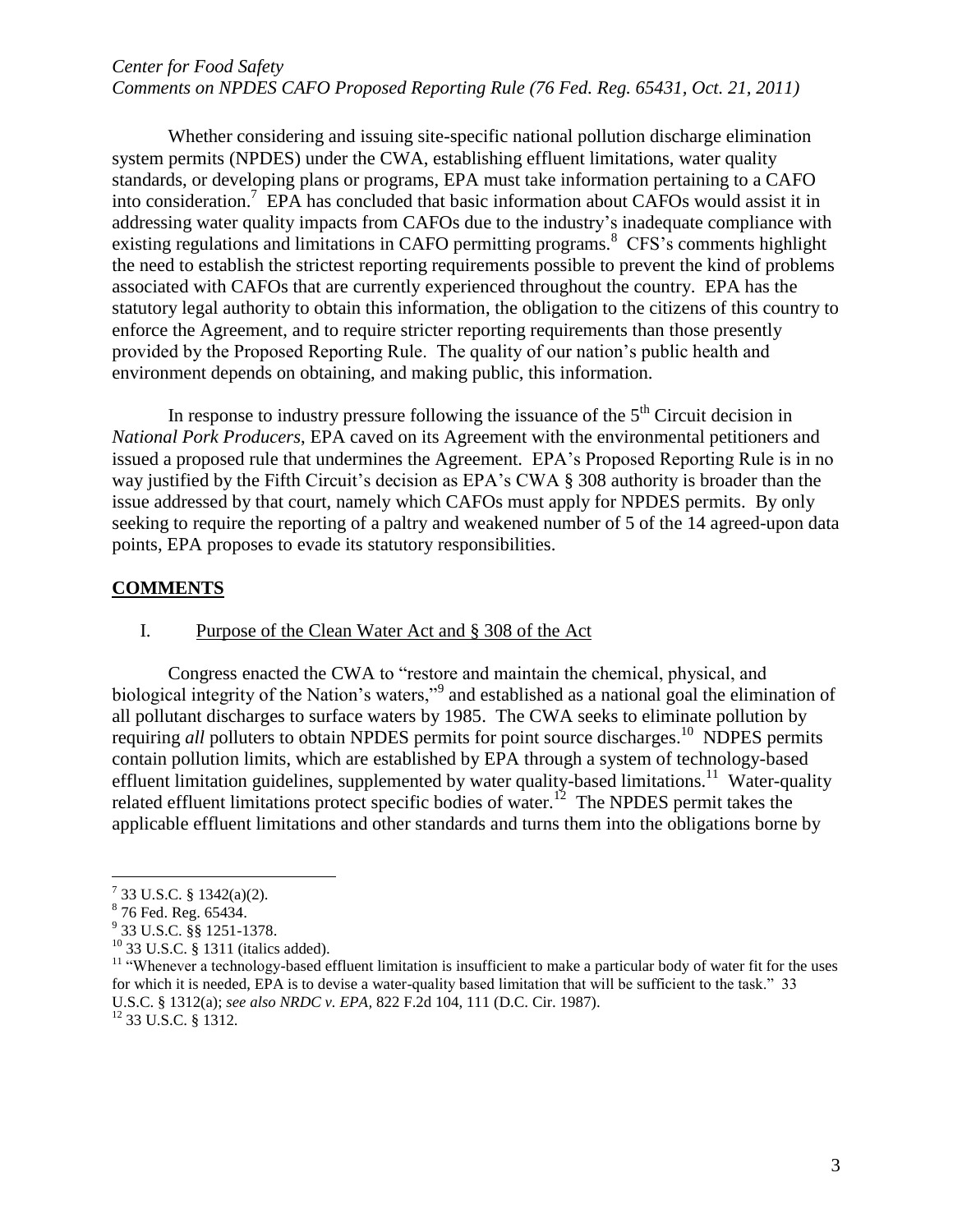the individual polluting entity.<sup>13</sup> The intended effect of the CWA permit and effluent limitation process is to gradually reduce pollution to the point of elimination. With respect to CAFOs under a duty to apply for individual NPDES permits, these permits are site-specific and include tailored specific pollution measures. Individual permits allow for the imposition of meaningful monitoring requirements that both protect water quality and produce records and reports useful for gauging compliance, which is absolutely critical considering the fact that this industry is notorious for skirting its obligations to comply with the CWA.

CWA § 308 is a reporting rule of the CWA, statutorily authorizing EPA to obtain a wide array of information from the owner or operator of a point source "[w]henever required to carry out the objective of the Act" including but not limited to:<sup>14</sup>

- (1) developing or assisting in the development of any effluent limitation, or other limitation, prohibition, or effluent standard, pretreatment standard, or standard of performance under this Act;
- (2) determining whether any person is in violation of any such effluent limitation, or other limitation, prohibition or effluent standard, pretreatment standard, or standard of performance;
- (3) any requirement established under this section; or
- (4) carrying out sections 305, 311, 402, 404 (relating to state permit programs), 405, and 504 of this Act.

Section 308 authority is broad.<sup>15</sup> Information-gathering under the statute can occur whenever EPA wants data. It can occur via formal request from the agency, or be regulated as a reporting requirement. Many different industries are subject to the CWA § 308 reporting requirements.<sup>16</sup> No polluting industry should receive special treatment and be exempt from mandatory reporting rules. Animal waste can be as dangerous, if not more so, than untreated human waste and some industrial wastes.<sup>17</sup> CWA  $\S 308$  also carries consequences. Failure to respond to a CWA § 308 request is punishable under the civil and criminal provisions of CWA § 309 which provides for the assessment of penalties, injunctive relief and imprisonment. Providing misleading or false information may subject a person to civil and criminal sanctions, and EPA may use information obtained pursuant to CWA § 308 in administrative, civil or criminal proceedings.

 $\overline{a}$ 

<sup>15</sup> *See, e.g. Natural Resources Defense Council, Inc. v. U.S. EPA*, 863 F.2d 1420, 1433 (1988) (finding a visual sheen test to be a "generally validated and useful standard" to monitor prohibited discharge of oil).

<sup>13</sup> *See NRDC v. EPA*, 822 F.2d 104, 110 (D.C. Cir. 1987).

 $^{14}$  33 U.S.C. § 1318(a).

<sup>&</sup>lt;sup>16</sup> Some examples include: publicly-owned treatment works (40 C.F.R. § 403.12); the plastics molding and forming point source category (40 C.F.R. § 463.3); pharmaceutical manufacturing point source category (40 C.F.R. § 439.2); and meat and poultry products point source category (40 C.F.R. § 432.1).

<sup>&</sup>lt;sup>17</sup> "Putting Meat on the Table: Industrial Farm Animal Production in America." Pew Charitable Trusts and Johns Hopkins Bloomberg School of Public Health Final Report (2008) at 89. (Pew Report).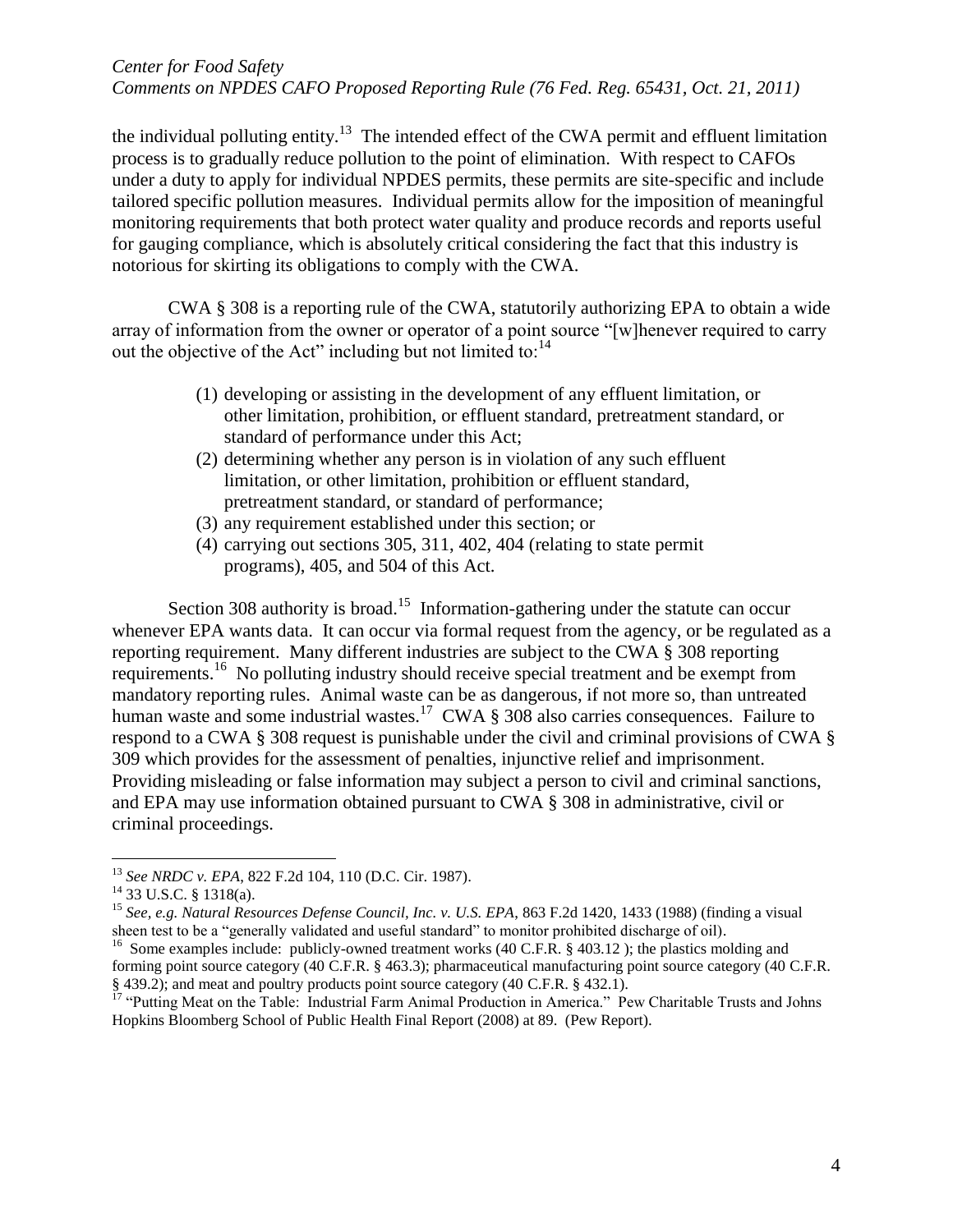Since the 1970's, EPA has "routinely" used its authority under section 308 of the Act to collect information from large groups of point sources when developing and reviewing effluent limitation guidelines. <sup>18</sup> *It does not matter if the point sources are or are not required to apply for NPDES permits*; EPA has authority (and a history of requiring such information) under CWA § 308 to require reporting of any information for purposes including assistance in developing implementing and enforcing effluent limitations or standards.<sup>19</sup> For example, EPA recently sent questionnaires to regulated municipal separate storm sewer system authorities that are not currently required to obtain NPDES permits.<sup>20</sup> These large collections of information, or surveys, "typically" request industrial sources to provide information such as the type and amount of pollutants discharged, technologies available to treat waste streams, the performance capability of these technologies, and financial data.<sup>21</sup> Obtaining this information is the heart of making the CWA a flexible tool. By EPA's own statement, "EPA uses this information to determine the appropriate control requirements and to assess the economic feasibility of such additional controls."<sup>22</sup>

The Fifth Circuit's decision in *National Pork Producers* incorrectly held that potential CAFO dischargers are exempt from the duty to apply for a NPDES permit. Whether or not a CAFO has or does not have a duty to apply for a NPDES permit, permitted and unpermitted CAFOs are not eliminated from the scope of EPA's CWA § 308 authority. CWA § 308 is not limited to permitted facilities. The CWA clearly requires consideration of the potential to discharge, and CWA § 308 is an example of EPA's statutory right to more broadly evaluate, monitor and assess pollution problems. Under the Act, and in the reality of CAFO waste management, it is incorrect to adopt an assumption that a CAFO does not discharge; it must be assumed that all CAFOs do indeed discharge. The 33 U.S.C. § 1362(14) specifically includes *potential* dischargers within the scope of the statute, and defines a point source as any CAFO "from which pollutants are or may be discharged."<sup>23</sup> Furthermore, *National Pork Producers* noted that the CWA does not empower the agency to "regulate" point sources, only to "regulate" the discharge of pollutants.<sup>24</sup> Simultaneously, the CWA relies on point sources to employ best practicable control technology and best available technology and contemplates facilities using these tools to achieve effluent reductions.<sup>25</sup> The information sought by the Agreement, and the subsequent Proposed Reporting Rule, does not seek to "regulate" point sources but to identify information pertaining to the discharge of pollutants to better understand the nature of the

<sup>&</sup>lt;sup>18</sup> 76 Fed. Reg. 65436.

<sup>&</sup>lt;sup>19</sup> 76 Fed. Reg. 65436-37.

<sup>&</sup>lt;sup>20</sup> 76 Fed. Reg. 65436.

 $^{21}$  *Id.* 

<sup>22</sup> *Id.*

 $23$  33 U.S.C. § 1362(14).

<sup>24</sup> *National Pork Producers Council et al. v U.S. EPA*, No. 08-61093 at 18 (5th Cir. 2011), citing *Natural Resources Defense Council, Inc. v. Environmental Protection Agency*, 859 F.2d 156, 170 (D.C. Cir. 1988). <sup>25</sup> *See, e.g.* 33 U.S.C. § 1314.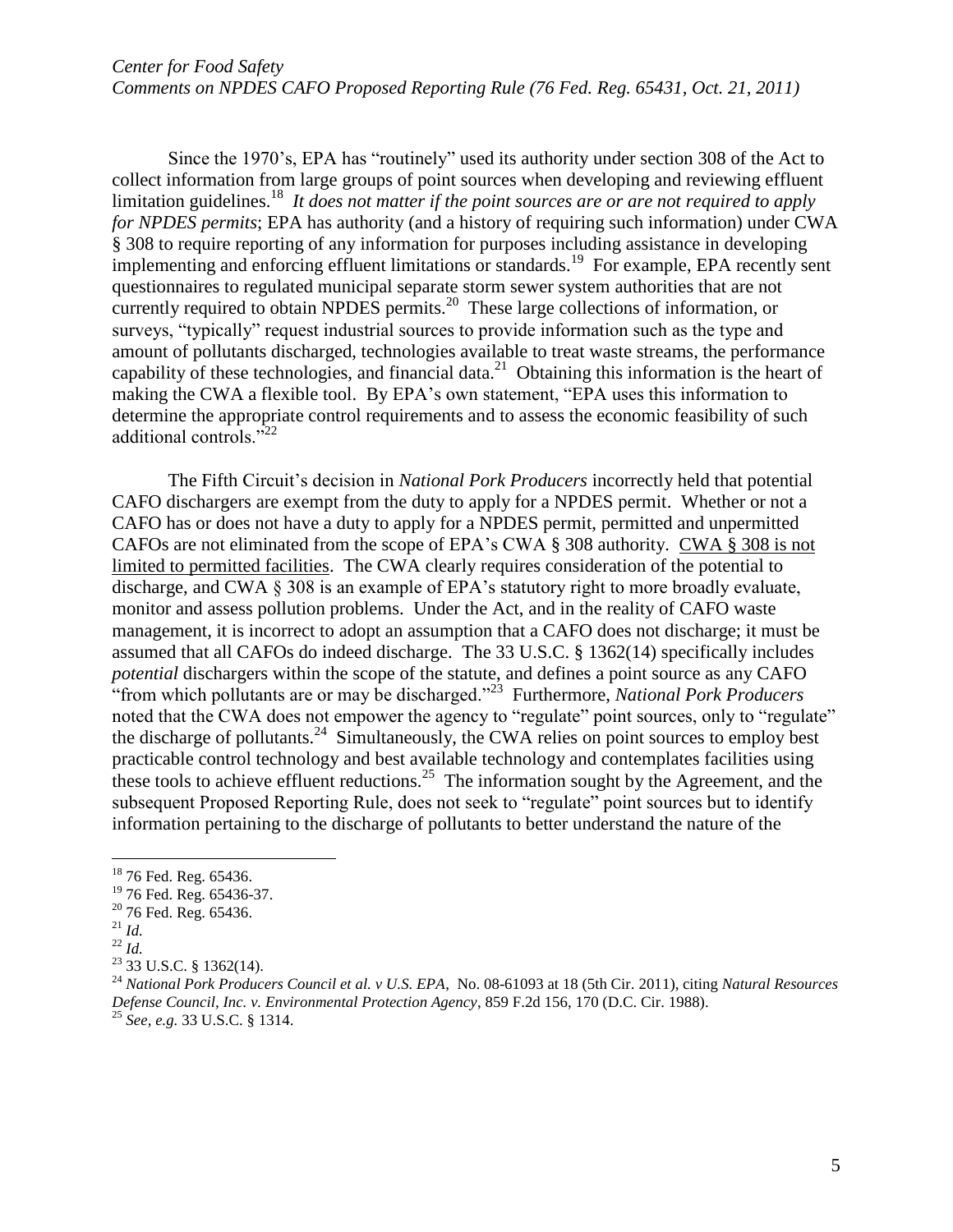# *Center for Food Safety*

*Comments on NPDES CAFO Proposed Reporting Rule (76 Fed. Reg. 65431, Oct. 21, 2011)*

pollution problem. Thus, the holding of *National Pork Producers* does not absolve EPA from requiring all CAFOs to report under CWA § 308.

The CAFO industry is "[u]nlike many other point source industries" because EPA "does not have facility-specific information for all CAFOs in the United States."<sup>26</sup> While effluent limitation guidelines only apply to large CAFOs, the *entire* CAFO industry discharges such substantial pollution, that the Agreement called for, and EPA agreed to obtain information from *all* CAFOs regardless of size.

The Agreement specified fourteen different factors EPA was to propose to obtain from *all* CAFOs pursuant to EPA's  $\S$  308 authority.<sup>27</sup> If EPA chose to not propose one or more of these factors, the Agreement instructed EPA to explain in the proposed 2011 Reporting Rule why it declined to propose certain factors.<sup>28</sup> EPA's subsequent failure to explain its action, as was specifically required by the Agreement, is a classic case of an agency acting arbitrarily and capriciously.

When the technology standard and permitting rule for CAFOs was originally promulgated in the 1970's, animal feeding operations existed on a much smaller scale and in fewer numbers than they do today.<sup>29</sup> Today, large-scale animal factories, which raise tens of thousands of animals and produce enormous quantities of manure, dominate animal production. Annually, a single animal feeding operation can generate 1.6 million tons of waste, or more than 1.5 times the sanitary waste produced by the 1.5 million residents of Philadelphia, Pennsylvania in one year.<sup>30</sup> In 2002, just five North Carolina counties are estimated to have produced 15.5 million tons of manure in one year.<sup>31</sup> This increasing concentration and industrialization of livestock production is devastating our waterways. Conservative estimates reported by states and tribes in 28 states indicate that animal feeding operations pollute 27,751 miles of rivers and streams.<sup>32</sup> EPA's Proposed Reporting Rule estimates that 8,000 from a "total universe" of 20,000 CAFOs have NPDES permits.<sup>33,34</sup> If EPA's and GAO's estimations are approximately

<sup>&</sup>lt;sup>26</sup> 76 Fed. Reg. 65436.

 $27$  Agreement,  $\P$  2.

<sup>28</sup> *Id.*

<sup>&</sup>lt;sup>29</sup> *See, e.g.* Pew Report at 5 ("The diversified, independent, family-owned farms of 40 years ago that produced a variety of crops and a few animals are disappearing as an economic entity, replaced by much larger, and often highly leveraged, farm factories.").

 $30$  GAO Report at 5. The figures of waste produced annually vary wildly. Hence the need for EPA to identify this information. In the late 2000's the USDA estimated 500 million tons of waste were produced annually and EPA estimated 150 million tons of waste. *See* Pew Report at at 23.

<sup>&</sup>lt;sup>31</sup> GAO Report at 5.

<sup>&</sup>lt;sup>32</sup> See U.S. Environmental Protection Agency, National Water Quality Inventory: 1998 Report to Congress, Chapter 3 at 65. (2000).

<sup>&</sup>lt;sup>33</sup> 76 Fed. Reg. 65445.

<sup>34</sup> Note that the GAO estimated that as of 2002 there were 12,000 CAFOs in the U.S. *See* GAO Report at 14.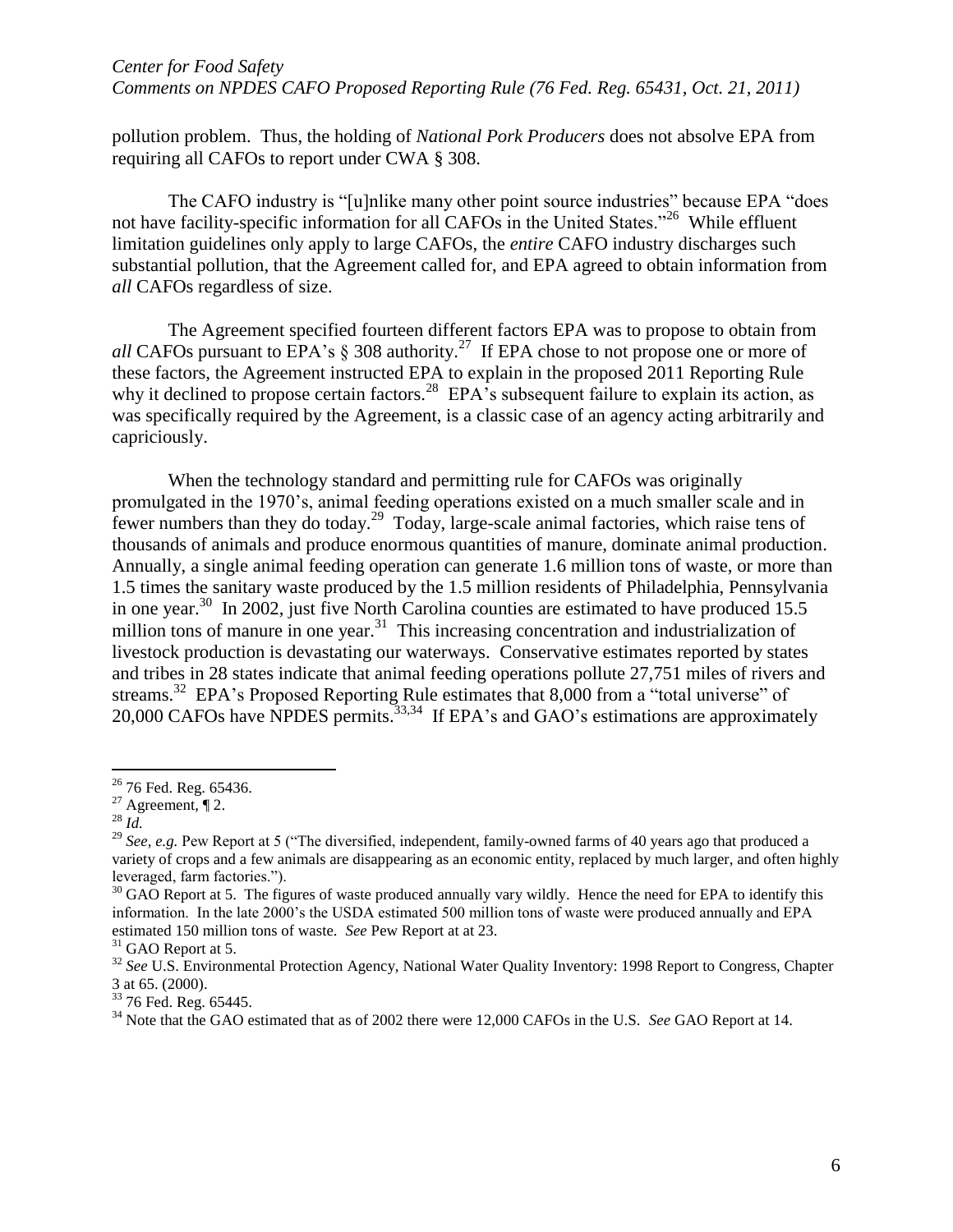*Comments on NPDES CAFO Proposed Reporting Rule (76 Fed. Reg. 65431, Oct. 21, 2011)*

correct, there has been a 456% increase in CAFOs in the U.S. in the last 30 years, not a 234% increase. 35

#### II. Why the Information Sought Under the Agreement Is Critical and Essential

In signing the Agreement, EPA agreed "to require *all* owners or operators of CAFOs, as point sources under the Act, regardless of whether they discharge or propose to discharge" to submit the information below to EPA.<sup>36</sup> Yet, EPA still agreed for *all* CAFOs to be required to report the following information:

- 1. Name and address of the owner and operator;
- 2. If contract operation, name and address of the integrator;
- 3. Location (longitude and latitude) of the operation;
- 4. Type of facility;
- 5. Number and type(s) of animals;
- 6. Type and capacity of manure storage;
- 7. Quantity of manure, process wastewater and litter generated annually by the CAFO;
- 8. Whether the CAFO land-applies;
- 9. Available acreage for land application;
- 10. If the CAFO land-applies, whether it implements a nutrient management plan for land application;
- 11. If the CAFO land-applies, whether it employs nutrient management practices and keeps records on site consistent with 40 C.F.R. § 122.23(e);
- 12. If the CAFO does not land-apply, alternative uses of manure, litter, and/or wastewater;
- 13. Whether the CAFO transfers manure off-site, and if so, quantity transferred to recipient(s) of transferred manure;
- 14. Whether the CAFO has applied for an NPDES permit.

EPA was to propose requiring this information to be submitted every five years.<sup>37</sup> For factors EPA did not propose to collect, EPA's Proposed Reporting Rule was to discuss the items, explain why it chose not to require submission of that information, and to request public comment on those items.<sup>38</sup> Furthermore, if EPA's Proposed Reporting Rule did not seek submission of the information every five years, EPA was to explain why it chose not to require such re-submittals. $39$ 

 $\overline{a}$ 

<sup>39</sup> *Id.*

<sup>&</sup>lt;sup>35</sup> If the GAO calculated a 234% increase from 1982 to 2002 as follows:  $11,995 - 3,594 = 8,401 / 3,594 = 234\%$ , then the calculation showing a 456% increase from 1982 to 2008 is as follows:  $20,000 - 3,594 = 16,406 / 3,594 =$ 456%.

 $\frac{36}{36}$  Agreement, ¶ 2 (italics added).

<sup>37</sup> *Id.*

<sup>38</sup> *Id.*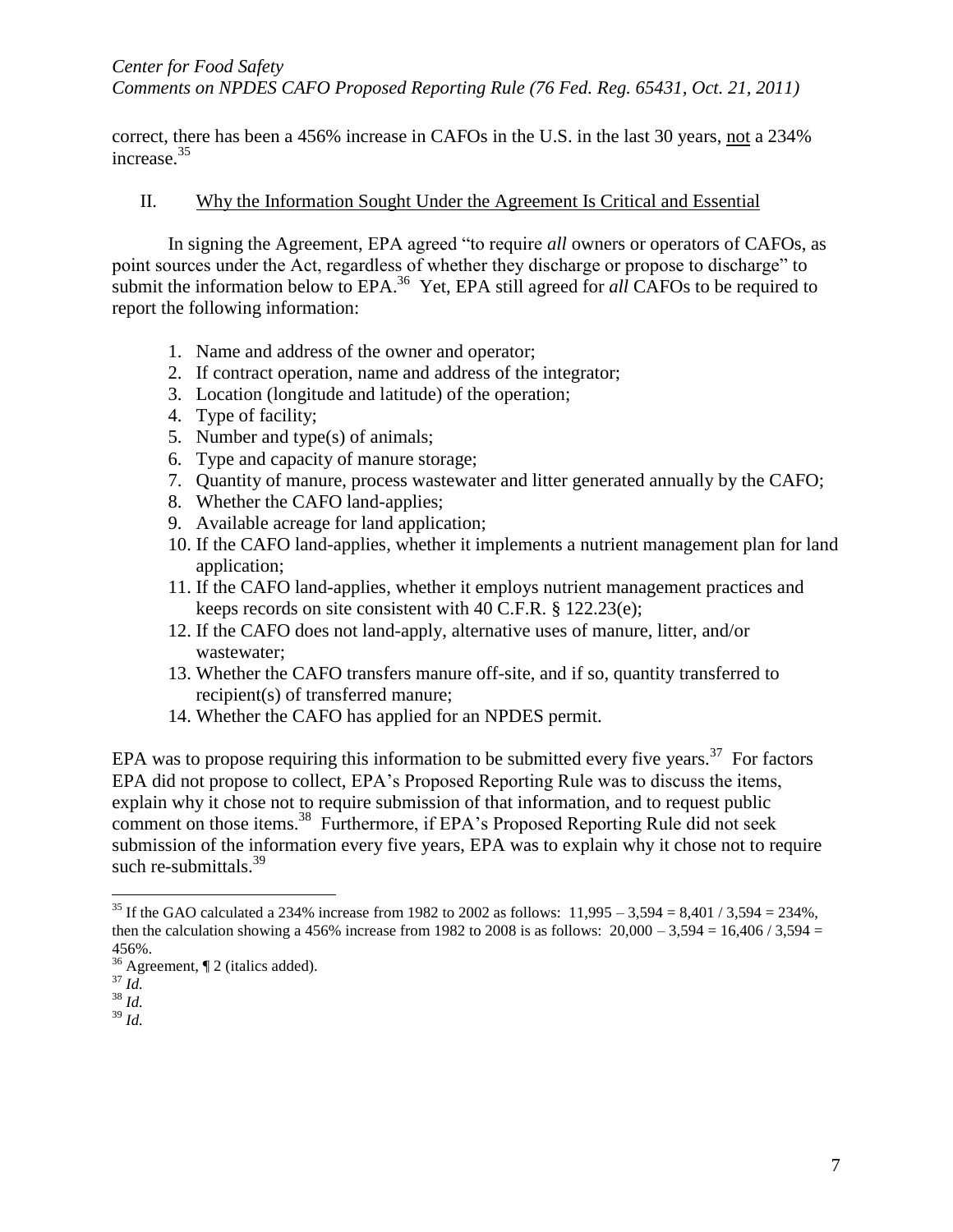"The very nature of a CAFO and the amount of animal wastes generated constitute a large threat to the quality of the waters of the nation."<sup>40</sup> It is well-documented that CAFOs contaminate groundwater, surface water, and the air with nutrients, pathogens, and other pollutants.<sup>41</sup> CAFO pollutants leak from lagoons and other storage structures, leach and run off from spray fields and volatilize to the air.<sup>42</sup> CAFO-polluted groundwater and surface water can be dangerous to human health and the environment when people and wildlife come into contact with or consume it.<sup>43</sup> Surface water pollution from CAFOs has already been seen to cause massive fish kills and the loss of other aquatic life.<sup>44</sup>

Those who have suffered most from the water pollution problems associated with CAFOs are those who live in close proximity to these factory farms. In many ways, the growth of the CAFO industry has destroyed the rural economy.<sup>45</sup> For example, in 1915 the number of hogs produced in the U.S. was similar to the number of hogs produced eighty years later, in 1980.<sup>46</sup> What changed, however, was the number of operations as there was a precipitous decline in the number of hog farmers.<sup>47</sup> But, today these millions of animals have been taken from the family farmers, who were active in every state in this nation, and concentrated in a few locations around the country.<sup>48</sup> The result is a complete imbalance in nature's delicate ecological cycles as well as a reduction in the quality of traditional rural life.<sup>49</sup> This practice has created a corresponding imbalance in rural economic support systems. Independent, rural family farmers are no longer able to compete with the animal factories, even though independent producers create three times as many jobs as corporate contract production.<sup>50</sup> Big corporate livestock operations are also less

 $\overline{a}$ <sup>40</sup> *CARE v. Henry Bosma Dairy*, 305 F.3d 943, 955 (9th Cir. 2002).

<sup>41</sup> *See, e.g.* GAO Report at 6, 22 and 30 and Pew Report at 11, 23, 25, and 29.

<sup>42</sup> *See, e.g.* GAO Report at 9, 20, 30 and Pew Report at 11, 25, and 29.

<sup>43</sup> *See, e.g.* GAO Report at 23, 30, and Tables 5 and 6. Pew Report at 13.

<sup>44</sup> *See, e.g.* GAO Report at 6 and 24-25 and Pew Report at 25.

<sup>45</sup> *See, e.g.* Pew Report, Chapter 4 "Rural Life" at 40-49.

<sup>&</sup>lt;sup>46</sup> Kendall M. Thu, "Neighbor Health and Large-scale Swine Production." National Ag Safety Database. <http://nasdonline.org/document/1829/d001764/neighbor-health-andlarge-scale-swine-production> (citing USDA National Agriculture Statistics Survey). <sup>47</sup> *Id.*

<sup>48</sup> *See, e.g.* Food & Water Watch "Factory Farm Map"

<http://www.factoryfarmmap.org/#animal:all;location:US;year:2007> (showing increase in factory farms 2002-2007 and geographic proximity of factory farms to meat plants).

<sup>49</sup> *See, e.g.* Pew Report at 42-43 ("The siting of large-scale livestock facilities near homes disrupts rural life as the freedom and independence associated with life oriented toward the outdoors gives way to feelings of violation, isolation and infringement. Social gatherings are affected through the disruption of routines that normally provide a sense of belonging and identity – backyard barbecues, church attendance, and visits with friends and family.")

<sup>50</sup> University of Missouri Study. ICRP Discussion Points: Family Farms vs. Hog Factories (1997)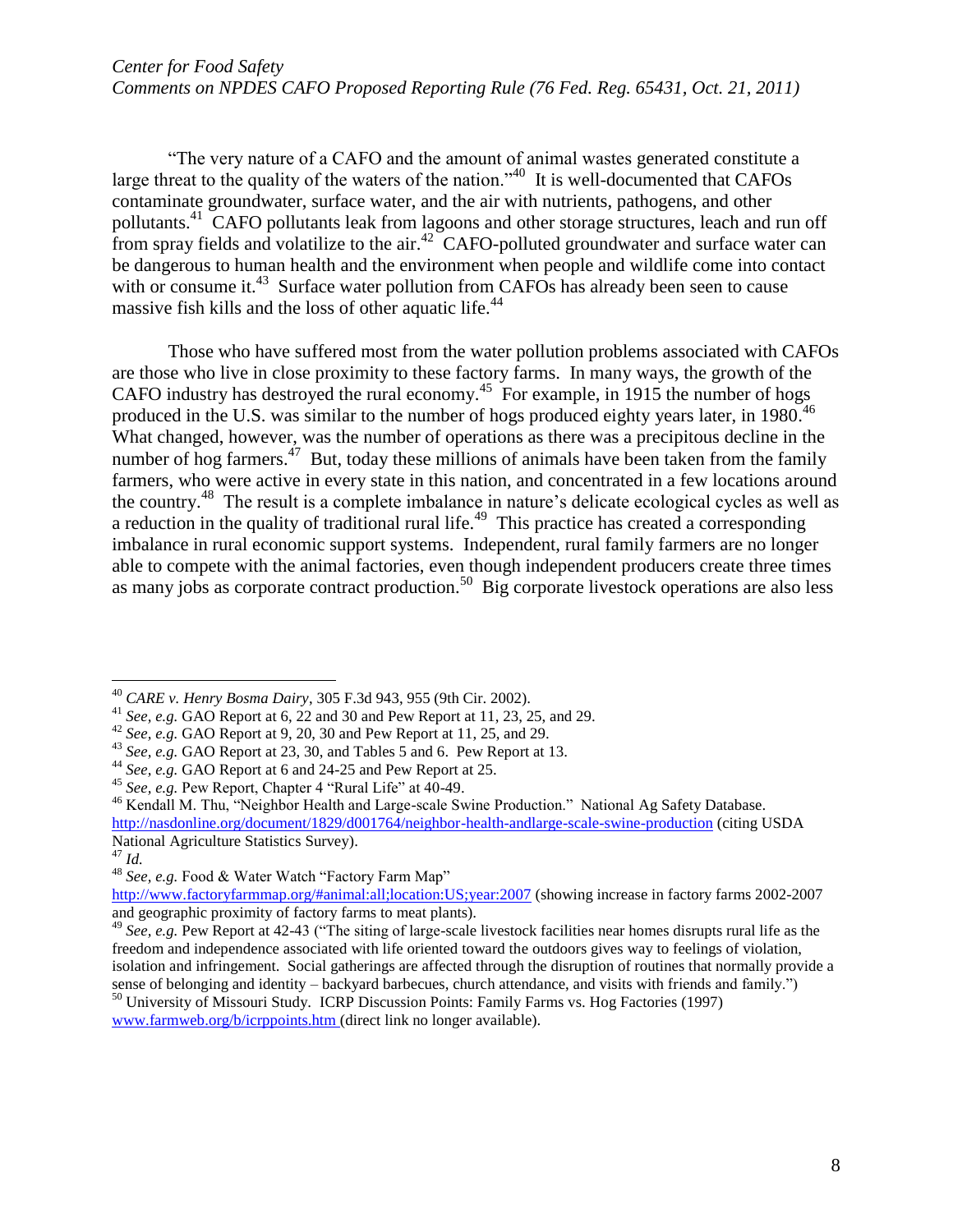likely to do business locally than are small and medium sized family farmers, thus having a further detrimental impact on the rural economy.<sup>51</sup>

EPA must consider the social and economic consequences of large-scale CAFO production not only at the facility and production sector levels but also at the community level. Without basic information identifying CAFOs, their activities, processes and practices, EPA cannot evaluate the impacts CAFOs have on communities. Many of the environmental and public health burdens of CAFO pollution are unfairly imposed on local communities.<sup>52</sup> In addition to dealing with problems such as the contamination of private and public drinking supplies, these communities and surrounding landowners may also be faced with falling land values and a shrinking resource base.

EPA needs regulatory tools to obtain information about this out-of-control industry, and to enforce environmental laws against CAFOs because its approach to date has not worked. Current CAFO monitoring and reporting requirements are so weak that there is no possible way to ensure that EPA's own current standards are being met, and there is nothing in NPDES permits that encourages facilities to come into compliance. The Agreement provided EPA with a roadmap to implement these tools for *all* CAFOs; yet EPA failed to honor the Agreement by refusing to seek all fourteen points of agreement, by proposing to limit the CAFOs required to report the information to only those located in focus watersheds, and by proposing various speculative methods to obtain the information. EPA's act is an overt refusal to recognize the exponential growth of CAFOs,<sup>53</sup> their sordid history of water pollution, and to take responsibility for protecting human health and the environment. It is clear that EPA's action is arbitrary, capricious, and otherwise unlawful.

Without requiring the reporting of the information points specified in the Agreement, EPA cannot issue accurate NPDES permits and cannot protect water quality from the unfettered growth of the CAFO industry. A facility's compliance history, *or lack thereof*, should not have to be demonstrated by a litany of citizen complaints filed by neighbors and affected members of the public who want to protect their property, health, the environment, and rural ways of life.

There is no reason to treat CAFOs differently than any other discharger in any other industry. In fact, given the well-documented history of water pollution caused by CAFOs, there is even more compelling evidence for EPA to immediately begin collecting *at a minimum* the agreed-upon fourteen factors from all CAFOs.

<sup>51</sup> Pew Commission on Industrial Farm Animal Production, Technical Report "Community and Social Impacts of Concentrated Animal Feeding Operations" at 49.

<sup>52</sup> *See, e.g.* Pew Report at 41-49.

<sup>53</sup> Which growth has been an increase of 234% in 30 years (*see* GAO Report at 4), and characterized as occurring with "warp speed." *See* Pew Report at 7; *see also supra* n. 35 calculating growth at 456%.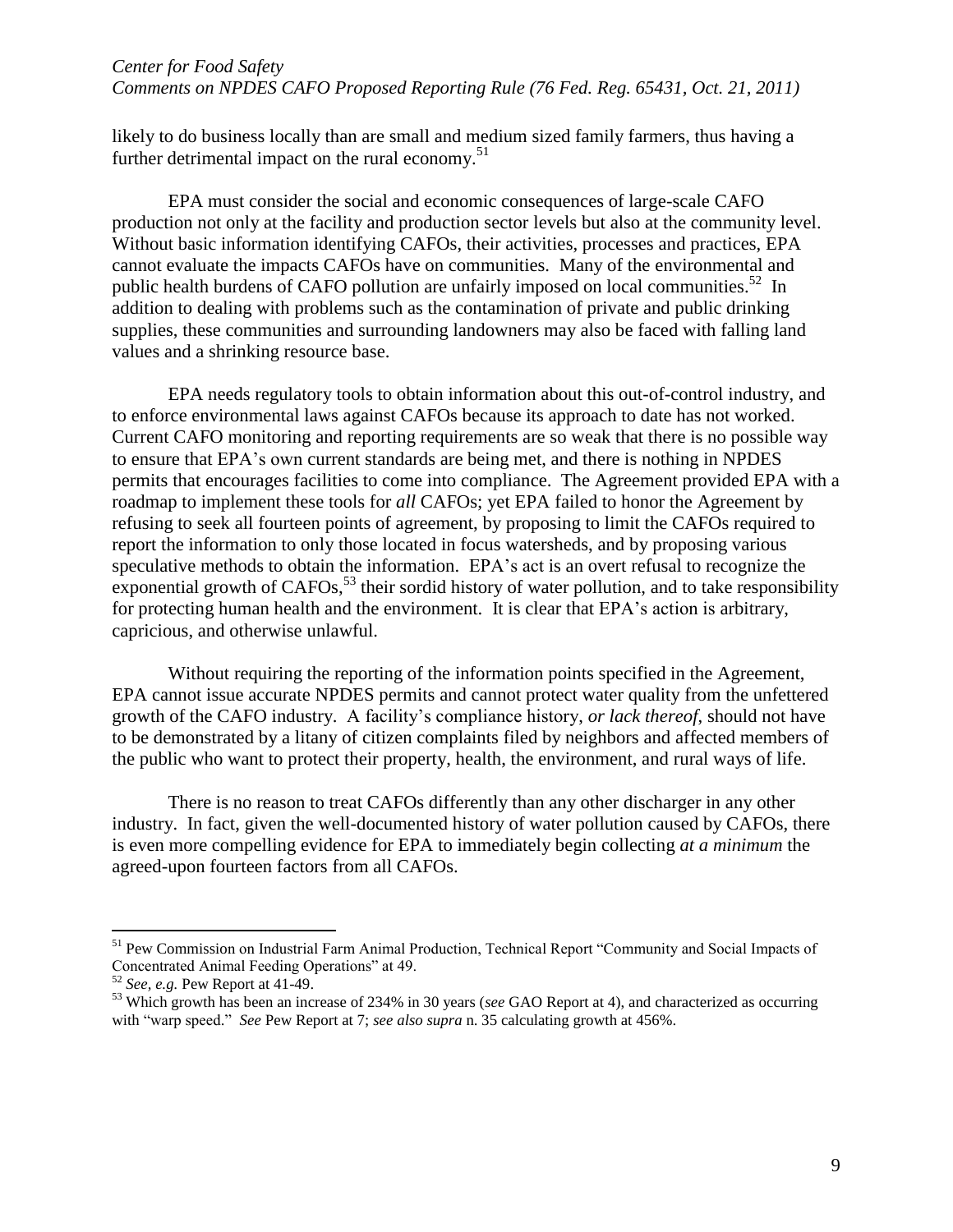# III. Proposed Reporting Rule – Option 1

**EPA's Proposed Reporting Rule only requires reporting of five (5) of the fourteen (14) factors in the Agreement; and of those five factors, EPA has watered them down from the terms of the Agreement. For the nine factors EPA refused to publish in the Proposed Reporting Rule, EPA failed to include an explanation as is required by the Agreement. Therefore, for its failure to require all 14 factors from all CAFOs, Option 1 is inadequate.** 

## A. Option 1 Is Inadequate Because the Information Sought Does Not Correspond to the Critical Factors Agreed to in the Settlement Agreement

Option 1 is inadequate because it would only require the reporting of a scintilla of the information essential to building an inventory and an understanding of the scope of the CAFO industry and pollution in the United States. The 14 factors listed in the Agreement must be part of EPA's Proposed Reporting Rule. Elimination of any one of these factors makes the Proposed Reporting Rule inadequate. Furthermore, EPA's required "explanation" of its reasoning for refusal to include all 14 factors is merely a three-paragraph statement of what information it is not requiring to be reported.<sup>54</sup> EPA attempts to justify its failure to require reporting "because the Agency believes it can effectively obtain site-specific answers for the remaining questions directly from states, other Federal agencies, specific CAFOs, or other sources when necessary."<sup>55</sup> As the GAO's findings clearly indicated, nothing could be further from the truth.<sup>56</sup>

1. Name and address of CAFO owner and operator

The Agreement requires EPA to obtain the name and address of *all* CAFO owners and operators. Requiring this information as part of a CWA § 308 reporting requirement is not unusual or remarkable. Other industries are regulated to provide this information.<sup>57</sup> The Proposed Reporting Rule proposes weakening the agreed-upon requirement to allow a CAFO to report either a CAFO owner *or an authorized representative* to EPA. The Proposed Reporting Rule requires the authorized representative to be an individual who is involved with the management or representation of the CAFO and within reasonable proximity to the CAFO. Under the Proposed Reporting Rule, a CAFO could elect to simply report to EPA the name of the CAFO manager, not the person ultimately responsible for the management and liabilities of the CAFO. Furthermore the Proposed Reporting Rule would allow owners or authorized representatives to provide a post office box address in lieu of a street address. Such information may be useful to EPA for contacting a CAFO, but is useless in analyzing a CAFO's geographical

<sup>&</sup>lt;sup>54</sup> 76 Fed. Reg. 65439 (one of the three paragraphs explains the Agreement, and another lists what EPA was supposed to do but did not).

<sup>55</sup> *Id.*

 $56$  GAO Report at 4.

<sup>57</sup> *Supra* n. 16.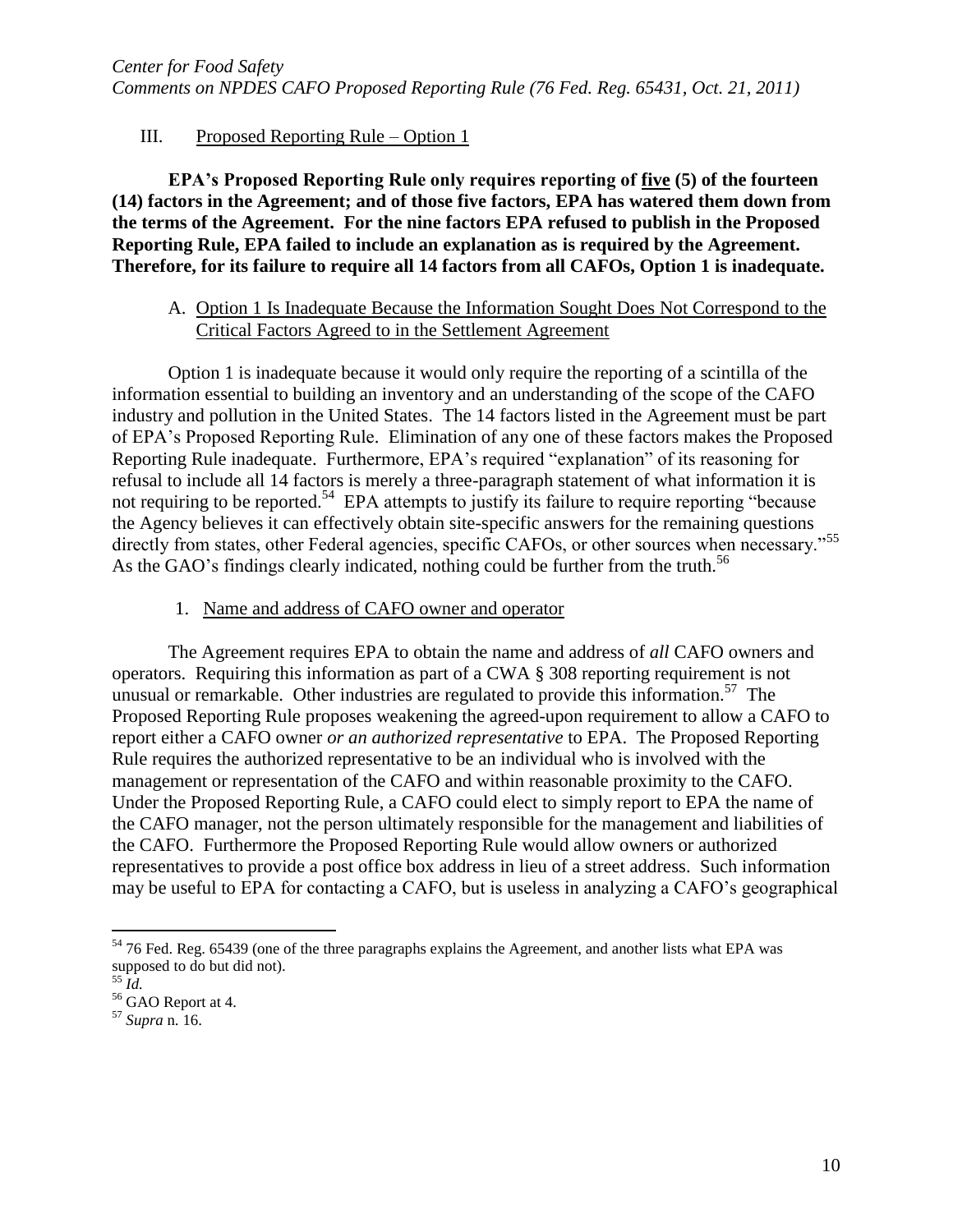location, topography, or hydrology. EPA claims that by allowing the release of a named, authorized representative, and allowing for a post office box address, CAFO owners' privacy will be protected.<sup>58</sup>

This argument should be rejected because the CWA § 308 specifically requires that any records, reports or information obtained under CWA § 308 shall be available to the public unless the information would divulge methods or processes entitled to protection as trade secrets.<sup>59</sup> Public access to information is a recurring theme in the CWA. $^{60}$  It is clear that Congress intended to favor disclosure of information, especially where protection of the environment and public health are at stake. For example, the D.C. Circuit has previously upheld EPA's determination that "[i]nformation contained in NPDES permits and permit applications is not entitled to confidential treatment because Section 402(j) of the CWA mandates disclosure of this information to the public, notwithstanding the fact that it might be trade secrets or commercial or financial information."<sup>61</sup> The court concluded that a business could be required to "provide" confidential information where the Government had a legitimate regulatory interest in protecting the environment and public health."<sup>62</sup> Such is the case here. In the case of the Proposed Reporting Rule, the privacy interest of CAFO owners and operators in concealing their identity, and their address, is far outweighed by public health interest in identifying CAFOs, their owners and operators, and their locations.

## 2. If a contract operation, the CAFO must provide the name and address of the integrator.

EPA failed to include a requirement that CAFOs report the name and address of the integrator if the CAFO is a contract operation, and arbitrarily and capriciously failed to explain why. Divulging the identity and contact information for an integrator is a critical piece of information. Most of the thousands of CAFOs in the United States are created by a large corporation (the integrator) contracting with a farmer. EPA's Proposed Reporting Rule acknowledges that there are at least  $20,000$  CAFOs in the U.S.<sup>63</sup> Sources indicate that there may be between  $16 - 25$  "major" integrators (based on revenue), but the numbers for the entire industry are wholly uncertain.<sup>64</sup> There are likely even more medium-sized revenue integrators,

 $\overline{a}$ 

<sup>64</sup> *See, e.g.* "Top 25 U.S. Pork Powerhouses 2011"

<sup>&</sup>lt;sup>58</sup> 76 Fed. Reg. 65437-38.

 $59$  33 U.S.C.  $\frac{8}{3}$  1318(b).

<sup>60</sup> *See, e.g.* 33 U.S.C. §§ 1251, 1254, 1294, 1296, 1313, 1314, 1317, 1318 and 1319.

<sup>61</sup> 66 Fed. Reg. 2960, 3035 (Jan. 12, 2001) (referencing Class Determination 1-78) (Mar. 22, 1978); *Natural Resources Def. Council v. EPA*, 822 F.2d 104 (D. D.C. 1987).

<sup>62</sup> *Id.* (citing *Ruckelshaus v. Monsanto Co.*, 467 U.S. 986, 1007 (1984)). *See also* discussion in Section VIII. *infra*. <sup>63</sup> *Supra* n. 33, 34.

[<sup>\(</sup>http://www.agriculture.com/uploads/assets/promo/external/siteimages/Pork-Powerhouses-2011.pdf](http://www.agriculture.com/uploads/assets/promo/external/siteimages/Pork-Powerhouses-2011.pdf) ) (listing top 25 U.S. pork powerhouses as of approximately 2011); "Factory Farm Offenders – Worst Industry Offenders In U.S. Food Animal Production", Farm Sanctuary [\(http://www.farmsanctuary.org/mediacenter/reports.html\)](http://www.farmsanctuary.org/mediacenter/reports.html) (listing 16 corporations as of approximately 2006).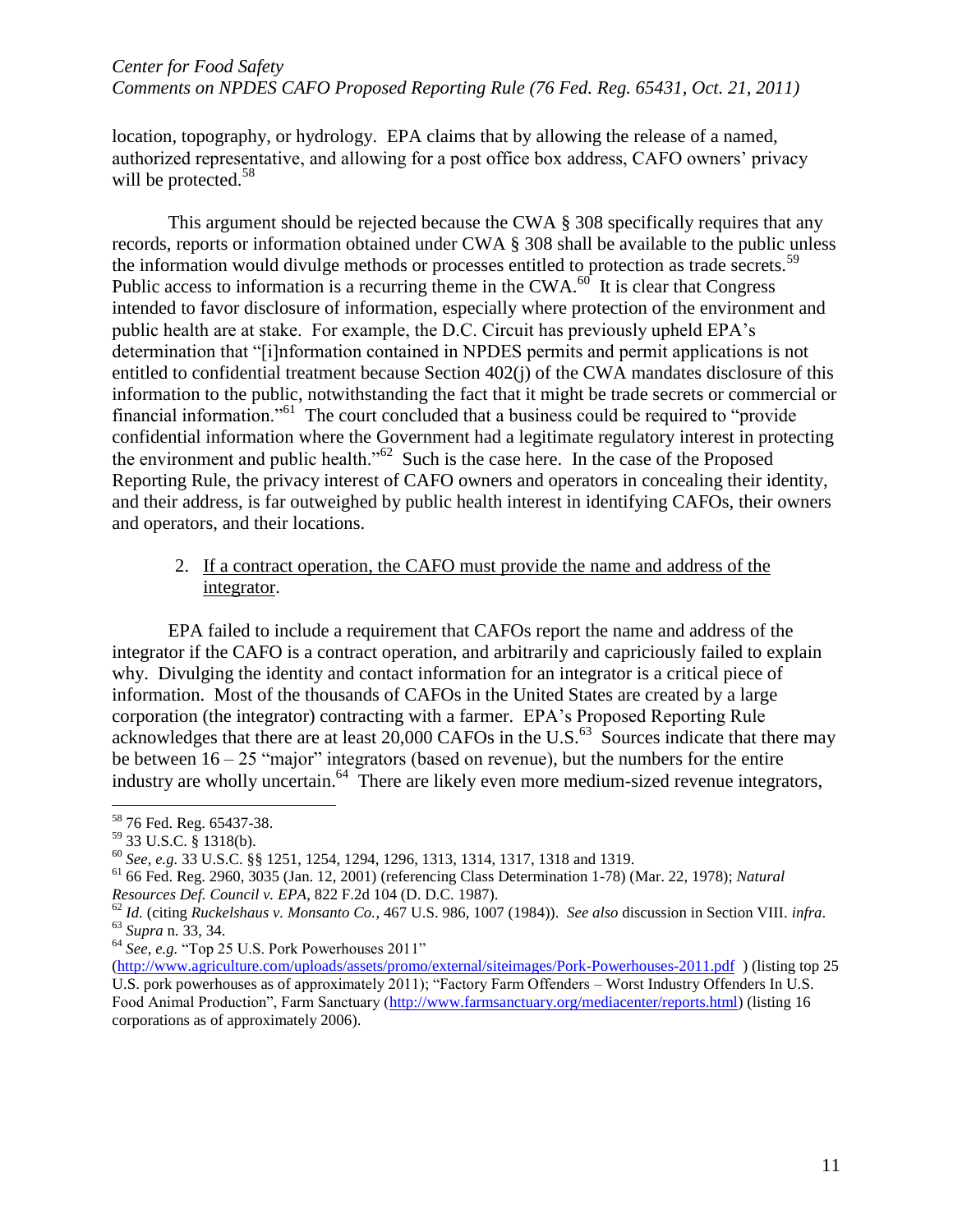but EPA does not know how many integrators exist. A farmer operates the CAFO, but under the specific management requirements and control of the integrator. $65$  The integrator dictates to the CAFO demands for product which heavily influence most farmers' practices, including the generation of waste.<sup>66</sup> Farmers are often abandoned by integrators once a beef, poultry, dairy or egg product has been turned over to the integrator for processing and are left to address waste storage, treatment, and land applications alone. Integrators' production requirements are the backbone of CAFO waste generation and the pollution problem. EPA must obtain this information to identify practices in the industry which consistently create pollution problems, and also practices which are able to curb polluting practices.

#### 3. Location by longitude and latitude

The Proposed Reporting Rule does adopt the requirement of the Agreement that all CAFOs must report the location by longitude and latitude of its operation.<sup>67</sup> However the Proposed Reporting Rule also offers a CAFO the option of reporting its location by street address.<sup>68</sup> In fact, the Proposed Reporting Rule in the "Alternatives" section also proposes that a CAFO should simply be allowed to identify its location by indicating the nearest waterbody. $69$ This alternative should be rejected. Only the latitude and longitude information is sufficient to enable EPA to identify actual and potential pollution issues based on a CAFO's precise location. A street address could be miles away from the actual CAFO production area on a particular property and topographically entirely different. Allowing a CAFO to simply self-identify the nearest waterbody would only have the effect of informing EPA where to possibly look for pollution *after* discharges occur. For CAFOs that are located in arid regions of Arizona, New Mexico and Texas, for example, the nearest water body may be several miles away. Allowing this alternative would be too little too late; it would not address groundwater pollution, surface water pollution or drinking water pollution between the point source (the CAFO) and the waterbody.

Some CAFOs are located in flood plains, converted wetlands, adjacent to wetlands and surface waters, on agricultural fields with surface drainage ditches or on land with extremely shallow groundwater aquifers.<sup>70</sup> Also, some CAFOs are quite close to wells that are used for domestic purposes. Wet weather frequently saturates spray fields, producing large amounts of discharges of animal waste and wash water to both surface and ground water, which necessarily

<sup>65</sup> *See, e.g. Sierra Club Inc. v. Tyson Foods, Inc.*, 299 F.Supp.2d 693, 714-715 (W.D. Ky. 2003); *City of Tulsa v. Tyson Foods, Inc.*, 258 F.Supp.2d 1263, 1296 (N.D. Okla. 2003) *vacated pursuant to settlement* (Jul. 16, 2003). <sup>66</sup> *Id.*

 $67$  76 Fed. Reg. 65437.

<sup>68</sup> *Id.*

<sup>69</sup> 76 Fed. Reg. 65438.

<sup>70</sup> *See, e.g.* Pew Report at 6 ("While some CAFOs have been sited properly with regard to local geological features, watersheds, and ecological sensitivity, others are located in fragile ecosystems, such as on flood plains in North Carolina and over shallow drinking water aquifers in the Delmarva Peninsula and northeastern Arkansas.")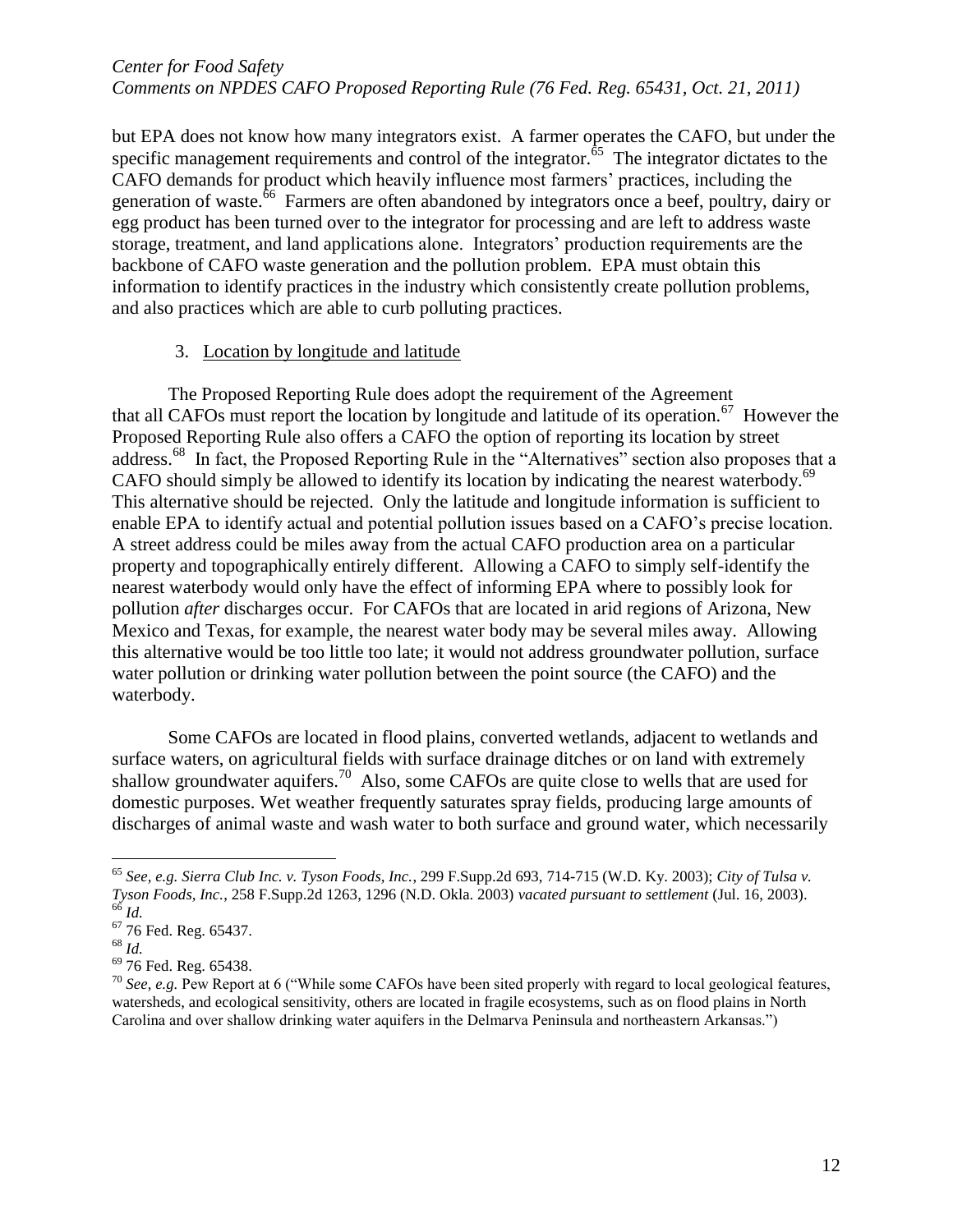impairs water quality and human health. Individual permits are site-specifically crafted to take into account these differences; and thus to get a handle on the entire CAFO industry the reporting of latitude / longitude information for all CAFOs should be automatically required.

Further, EPA also must require individually-tailored management practices specific to the unique conditions on CAFO sites for NPDES permitted facilities. Site-specific information can be used to impose specific design or operational permit limitations. Individual permits can allow for the evaluation and accounting of the suitability of the land for the application of manure, including the soil and subsoil permeability, the presence of aquifers, the vulnerability of groundwater resources, soil slope, erodibility, the land use of proposed disposal sites and surrounding land uses, and the existence of water withdrawals downstream of the proposed disposal site. Site-specific permit terms might, for example, require the siting of a manure storage facility in the least ecologically vulnerable location on a property, despite the owner's plans to put it elsewhere. This simply demonstrates how there is a great need for information regarding CAFOs regardless of whether or not they are privileged with a NPDES permit. With publicly-accessible tools through the Internet, such as Google Earth or Mapquest, all CAFOs are easily be able to obtain their latitude and longitude information.

# 4. Type of facility

The Agreement requires that EPA obtain information from a CAFO that identifies the type of facility,<sup>71</sup> however the Proposed Reporting Rule failed to require reporting of this information and failed to explain EPA's reasoning.

This information is essential to EPA's ability to develop a national inventory of CAFOs and to evaluate pollution trends within the industry based on the type of facility. For example, poultry CAFOs generally produce dry litter, but beef, dairy and hog CAFOs produce wet manure. Each of these wastes carry different risks of pollution and must be managed differently. Additionally, using different housing methods for different animals affects the creation and transmission of air pollution. Hoop barns, for example, may create better ventilation for hog CAFOs, and change the consistency and therefore management required for hog manure.<sup>72</sup> As part of the national inventory of CAFOs EPA is to perform, it must require CAFOs to divulge their type of facility. Without this information, EPA cannot fully understand the nature of the problem, or begin to understand where to find potential solutions.

# 5. Number and type(s) of animals

Under the Agreement, EPA must require CAFOs to report the number andtype(s) of animals. The Proposed Reporting Rule proposes reporting the type of animals in open, partial or

 $71$  Agreement,  $\P$  2.

<sup>72</sup> *See, e.g.* Pew Report at 33.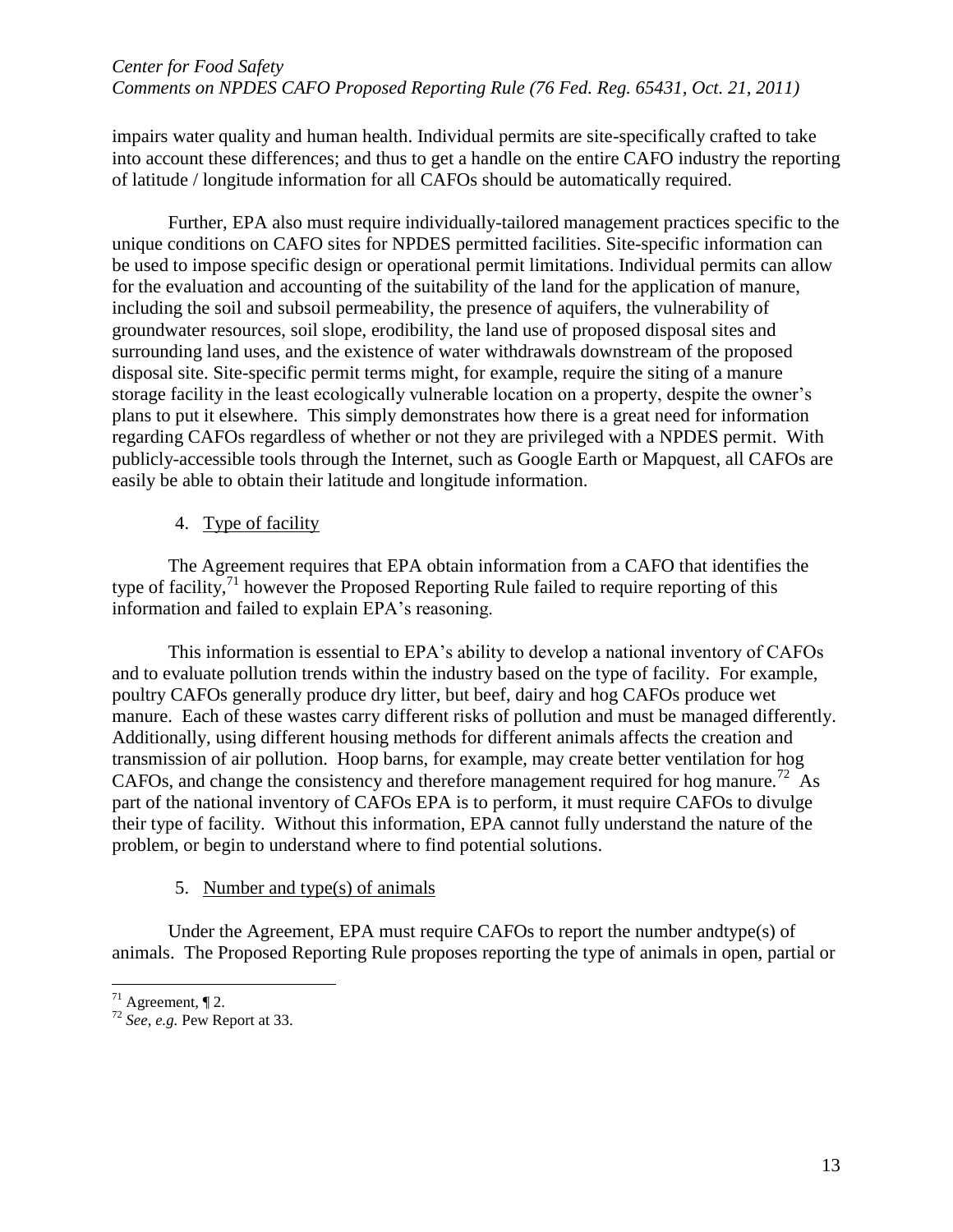closed confinements and those which are confined for 45 days or more. The Proposed Reporting Rule also suggests instead that CAFOs only provide "ranges" for the number of animals, and that those ranges mimic the ranges used by the regulations for defining small, medium and large size CAFOs.<sup>73</sup> EPA's approach is unacceptable because it does not provide information related to determining the amount of waste being generated by a CAFO, and the kind of waste generated (as discussed above). For example, under EPA Regulations, the "range" for mature dairy cattle is 200-699 head for a medium size CAFO, and "700 or more" for a large size CAFO.<sup>74</sup> EPA Regulations do not have a ceiling for the number of head in large size CAFOs. For example, many CAFOs have thousands and thousands of mature dairy cattle. Using the "large" CAFO size alone would only identify a percentage of the facilities in an enormous industry. Furthermore, there may be instances of factory farms maintaining a size just below the CAFOdefined threshold of "large" to avoid being categorized as a CAFO, yet two or three AFOs in close proximity to each other that are in fact larger than one CAFO. CAFOs must report the number of animals to EPA, and if EPA requires such reporting in ranges, the ranges cannot mimic the sizes set forth in the current size threshold regulations of 40 C.F.R. § 122.23(b)(4), (6), and (9). Without knowing the number of animals on a particular CAFO, EPA cannot evaluate pollution problems on a regional, statewide, or nationwide basis.

## 6. Type and capacity of manure storage

The Agreement requires that EPA obtain information from a CAFO that identifies the type and capacity of manure storage, however the Proposed Reporting Rule completely failed to require reporting of this information and failed to explain EPA's reasoning.

Storage of waste is a major problem for CAFOs; the Pew Report states that "[s]torage and disposal of manure and animal waste are among the most significant challenges for [CAFO] operators."<sup>75</sup> In many cases, the large amounts of waste created can no longer be properly managed without regulation as the risks and consequences of human and environmental exposure to the waste are too great. The manure produced by CAFOs can be, for example, 75 times more concentrated than raw human sewage, and 500 times more concentrated than treated effluent from an average municipal wastewater facility.<sup>76</sup> Runoff is laden with nutrients, synthetic fertilizers, pesticides, heavy metals, antibiotics, pharmaceuticals, nitrates, phosphorus, agricultural chemicals, and ammonia, to name just a few of the contaminants.<sup>77</sup> The security of manure storage problems are only exacerbated by natural storm events, such as Hurricane Bertha in 1996 that created waves on a 3 acre lagoon, caused the lagoon to burst its berm, and sent 1.8 million gallons of pig waste spewing into creeks and rivers in North Carolina.<sup>78</sup> With climate

 $73$  76 Fed. Reg. 65438.

 $74$  40 C.F.R. § 122.23(b)(4).

<sup>75</sup> Pew Report at 23.

<sup>76</sup> *See, e.g.* Pew Report at 24-25.

 $77$  Pew Report at 25.

<sup>78</sup> *See, e.g.* David Kirby, *Animal Factory* at 150 (2010).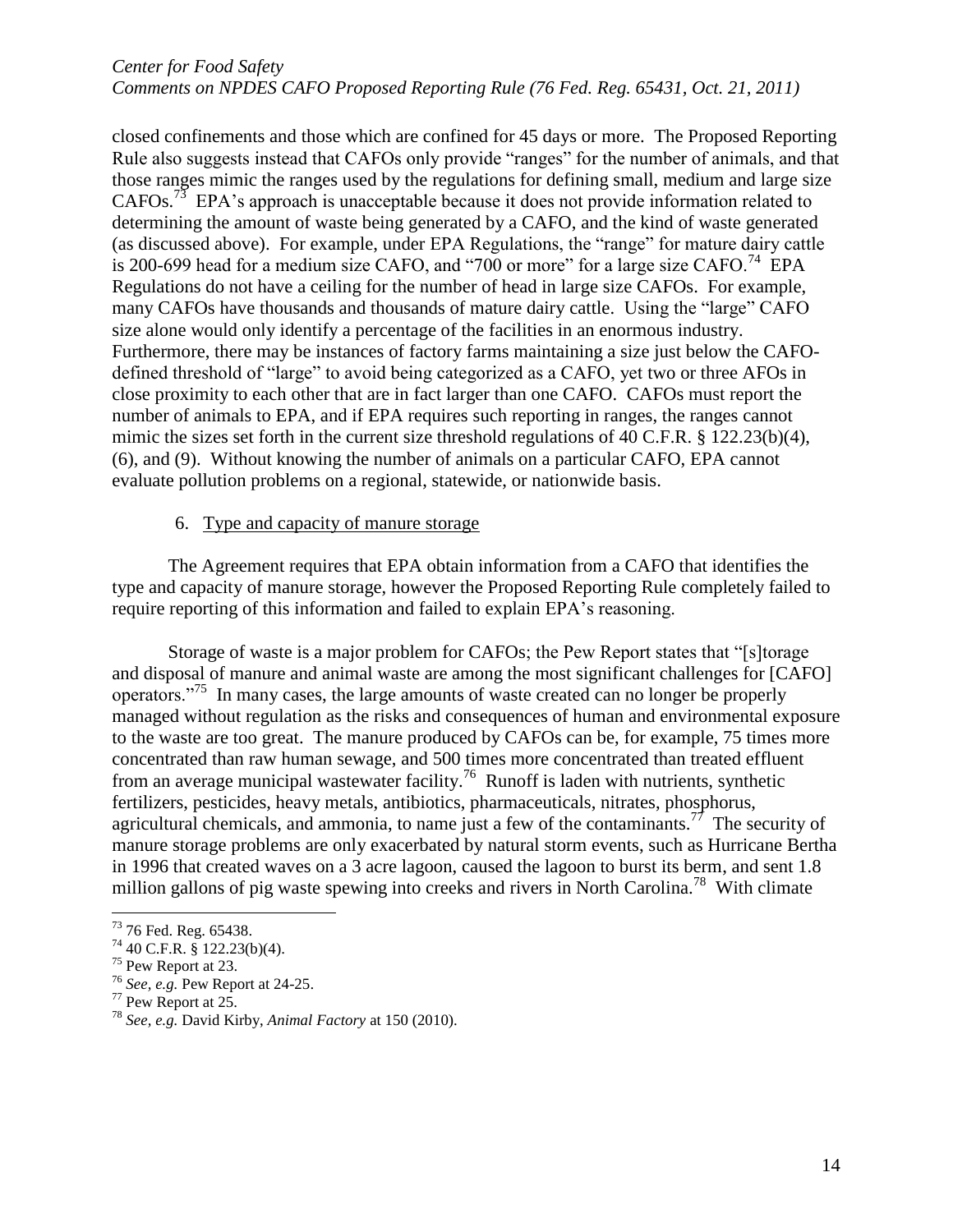change creating an increased likelihood in extremes of precipitation, droughts and floods,  $^{79}$  such events may unfortunately become more commonplace. Some states have already recognized the hazardous risks of manure lagoons, for example, and have prohibited them for new facilities.<sup>80</sup> CAFOs therefore must document to EPA that they have the necessary storage, describe the type of storage so that EPA and the public can assess the health and environmental security and safety and quality of the particular storage, and the capacity of such storage. EPA should require this information to analyze the scope of the pollution problem presented by the CAFO industry, and to determine whether modernization or technology changes should be required.

## 7. Quantity of manure, process wastewater and litter generated annually by the CAFO

The Agreement requires that EPA obtain information from a CAFO that identifies the quantity of manure, process wastewater and litter generated annually a CAFO, however the Proposed Reporting Rule failed to require reporting of this information and failed to explain EPA's reasoning.

This information is essential to determining the scope of the pollution problem of CAFOs locally, regionally and nationally. It is also critical to compare with other information such as the number of animals, type and capacity of manure storage, and available acreage for land applications so that EPA can confirm the relationship between number of animals, waste production, and uses for waste. As indicated above, the estimates vary wildly, but clearly can range into the millions of gallons per year per CAFO.<sup>81</sup>

# 8. Whether the CAFO land-applies

The Agreement requires that EPA obtain information from a CAFO as to whether the CAFO land-applies waste. The Proposed Reporting Rule failed to require reporting of this information and failed to explain EPA's reasoning.

The millions of gallons of waste generated annually by a single CAFO, and the millions, if not billions, of tons of waste the nation as a whole produces (the precise amount which is not currently known by EPA) must go somewhere. Many farmers choose to apply the waste to land to dispose of it. While this practice was historically generally acceptable and possibly without consequence where farmers "managed fewer animals, widely dispersed among agricultural lands, and relied on natural ecosystems for attenuating pathogens and absorbing or diluting nutrients"<sup>82</sup>, improper management of highly concentrated waste "can and does overwhelm the natural

<sup>79</sup> *See, e.g.* Pew Report at 53.

<sup>&</sup>lt;sup>80</sup> Pew Report at 89.

<sup>81</sup> *Supra* n. 30.

<sup>&</sup>lt;sup>82</sup> Pew Report at 23.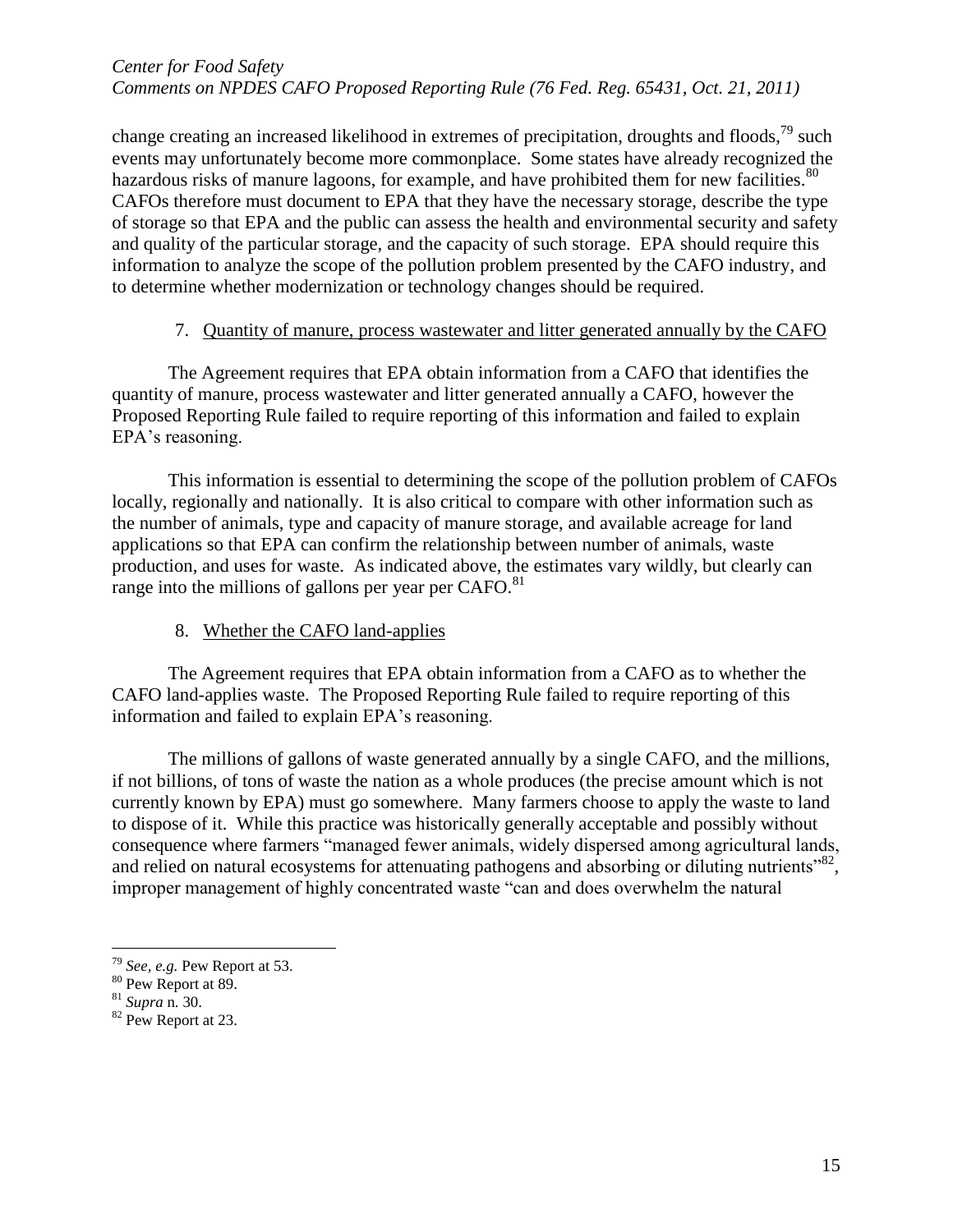cleansing processes."<sup>83</sup> To attempt to manage CAFO waste, CAFOs sometimes apply waste to land under the control of a CAFO, but the amount of waste generated is so great that what was once a valuable byproduct is now a waste that requires disposal.<sup>84</sup> CAFOs must distribute the waste to other fields in the region because the CAFO controlled, owned or leased land does not have the capacity for the amount of CAFO-generated waste. Therefore what used to be a closedloop agricultural system has exploded, spreading manure everywhere. While in limited amounts such land applications may have justifiable agronomic purposes, there are numerous cases where CAFOs over-apply waste, or apply when weather conditions increase the chances of waste entering the U.S. water supply. When CAFO operators over-apply or mis-apply their waste to land, it causes this toxic cocktail to run off into surface water, overflow onto roads and into ditches, and seep into groundwater. Some farmers are reportedly attempting to find other uses for the waste, including using it as a fuel source;  $85$  this use raises additional questions which EPA is under a duty to examine. In order to understand and address the risk CAFO land applications and other uses pose to human health and the environment, EPA must identify CAFOs that landapply waste.

#### 9. Available acreage for land application

The Agreement requires that EPA obtain information from a CAFO as to the available acreage for land applications of waste. The Proposed Reporting Rule includes this information as one of the five factors all CAFOs must report; however the Proposed Reporting Rule limits the reporting requirement to only the land "under the control" of the owner or operator.

As referenced in Section 8 above, one method CAFOs use for disposal of waste is by applying it to land. A plot of land can only absorb and process so much waste; smothering land with waste is unlikely to have a justifiable agronomic purpose.

EPA's current proposal is arbitrary, especially in light of the agency's own acknowledgement of the need for such information in its Proposed Reporting Rule ("[i]n addition to soil nutrient level, estimating areas where manure production is more than the surrounding crop lands can utilize may also be an indicator to focus information collection requests."<sup>86</sup>

#### 10. If a CAFO land-applies, whether it implements a nutrient management program

The Agreement requires that EPA obtain information from a CAFO that identifies whether a CAFO land-applies and if it does, whether it implements a nutrient management

 $\overline{a}$ <sup>83</sup> *Id.*

<sup>84</sup> *Id*.

<sup>&</sup>lt;sup>85</sup> Methane digesters, for example, allow farmers to capture methane and use it as a fuel source. Pew Report at 53. <sup>86</sup> 76 Fed. Reg. 65443.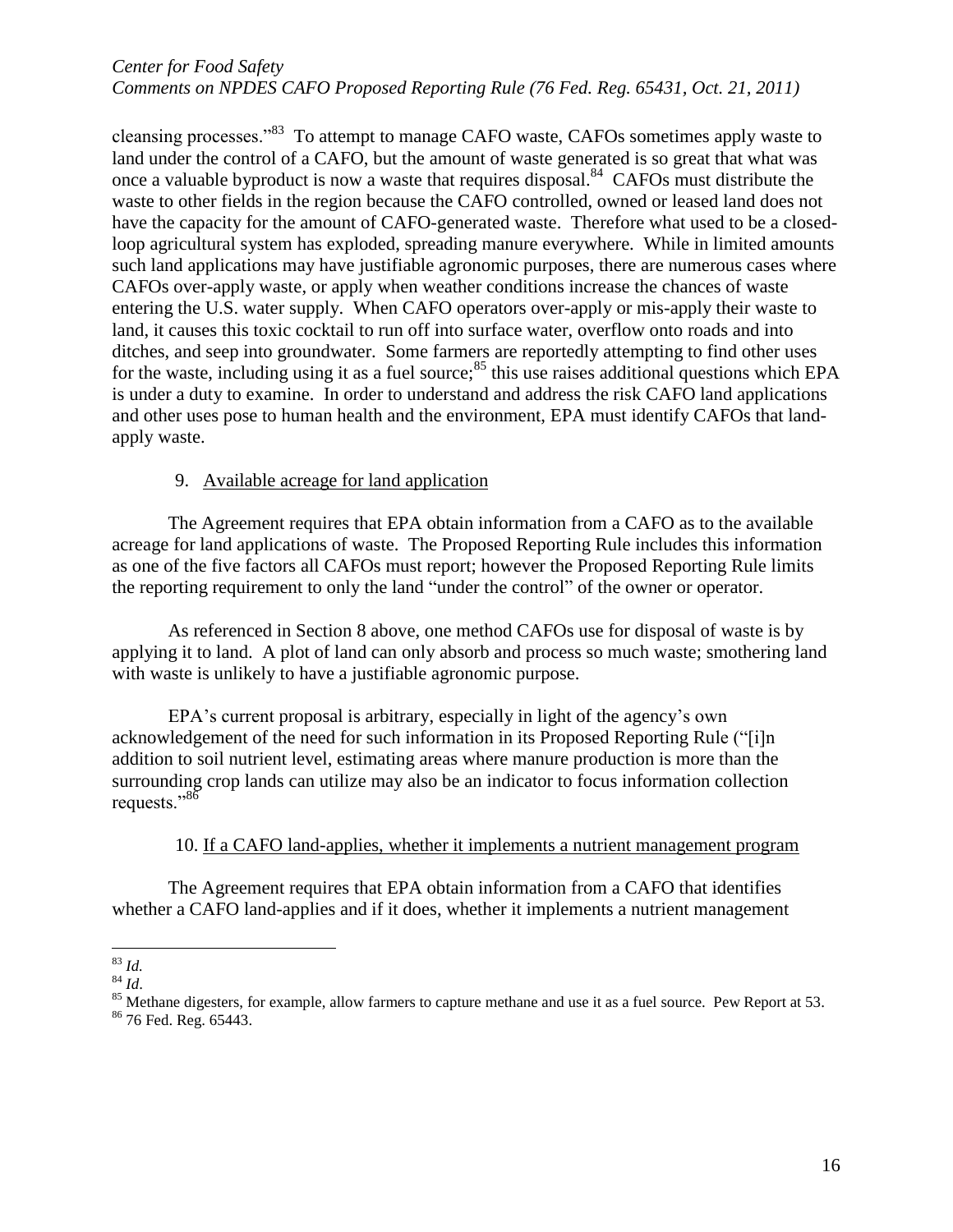program (NMP). A NMP is a tool for managing nitrogen and/or phosphorus through best management practices (BMPs) and procedures necessary to implement applicable effluent limitations and standards. A key component of a NMP is the balancing of manure/wastewater nutrients applied to the land with the nutrient needs of the crops grown. Currently, only NPDESpermitted CAFOs are required to prepare  $NMPs$ .<sup>87</sup> The Agreement expanded the requirement to all CAFOs that land-apply waste, regardless of whether they have a NPDES permit or not. Despite this, the Proposed Reporting Rule fails to require reporting of this information for *all*  CAFOs and failed to explain EPA's reasoning.

CAFOs with NPDES permits are required to include a NMP that, at a minimum, contains BMPs.<sup>88</sup> Some state laws are broader, and may require NMPs for unpermitted CAFOs as well. The federal NPDES permit condition applies to permits issued to CAFOs for operational discharges, as well as for permits relating to a CAFO's land application discharges. It is imperative for all CAFOs, permitted or unpermitted, to identify whether or not there is even a baseline practice being employed by CAFOs regarding land applications of waste. Such an effort was called for over a decade ago in the Unified National Strategy for Animal Feeding Operations (The "USDA and EPA's goal is for AFO owners and operators to take actions to minimize water pollution from confinement facilities and land application of manure.").<sup>89</sup>

In refusing to request this information, EPA is giving carte-blanche to CAFOs to landapply waste with no oversight. By EPA's own estimates, only 58% of CAFOs EPA knows about have NPDES permits.<sup>90</sup> Without acquiring the necessary data, however, EPA cannot know what percentage of the CAFOs operating in the U.S. implement NMPs.

## 11. If a CAFO land-applies, whether it employs nutrient management practices and keeps records consistent with 40 C.F.R. § 122.23(e).

The Agreement requires that EPA obtain information from a CAFO that identifies if a CAFO land-applies, whether it employs nutrient management practices, and whether it keeps records consistent with 40 C.F.R. § 122.23(e). Yet the Proposed Reporting Rule failed to require reporting of this information and failed to explain EPA's reasoning.

The information sought by this requirement builds on the prior agreed to data point. Under the Clean Water Act regulations, a permitted CAFO's NMP must contain BMPs.<sup>91</sup> By

<sup>87</sup> *See* 40 C.F.R. § 122.42(e)(1).

<sup>88</sup> *See* 40 C.F.R. Part 122 for "best management practices."

<sup>89</sup> Unified National Strategy for Animal Feeding Operations, § 3.1 (March 9, 1999)

[<sup>\(</sup>http://www.epa.gov/npdes/pubs/finafost.pdf](http://www.epa.gov/npdes/pubs/finafost.pdf) ). Note that on December 13, 2011 the U.S. Department of Agriculture announced it had revised its national conservation practice standard on nutrient management. (See [http://www.nrcs.usda.gov/wps/portal/nrcs/main/national/landuse/crops/npm\)](http://www.nrcs.usda.gov/wps/portal/nrcs/main/national/landuse/crops/npm).

 $\frac{90}{76}$  Fed. Reg. 65447.

 $91$  40 C.F.R. § 122.42(e)(1).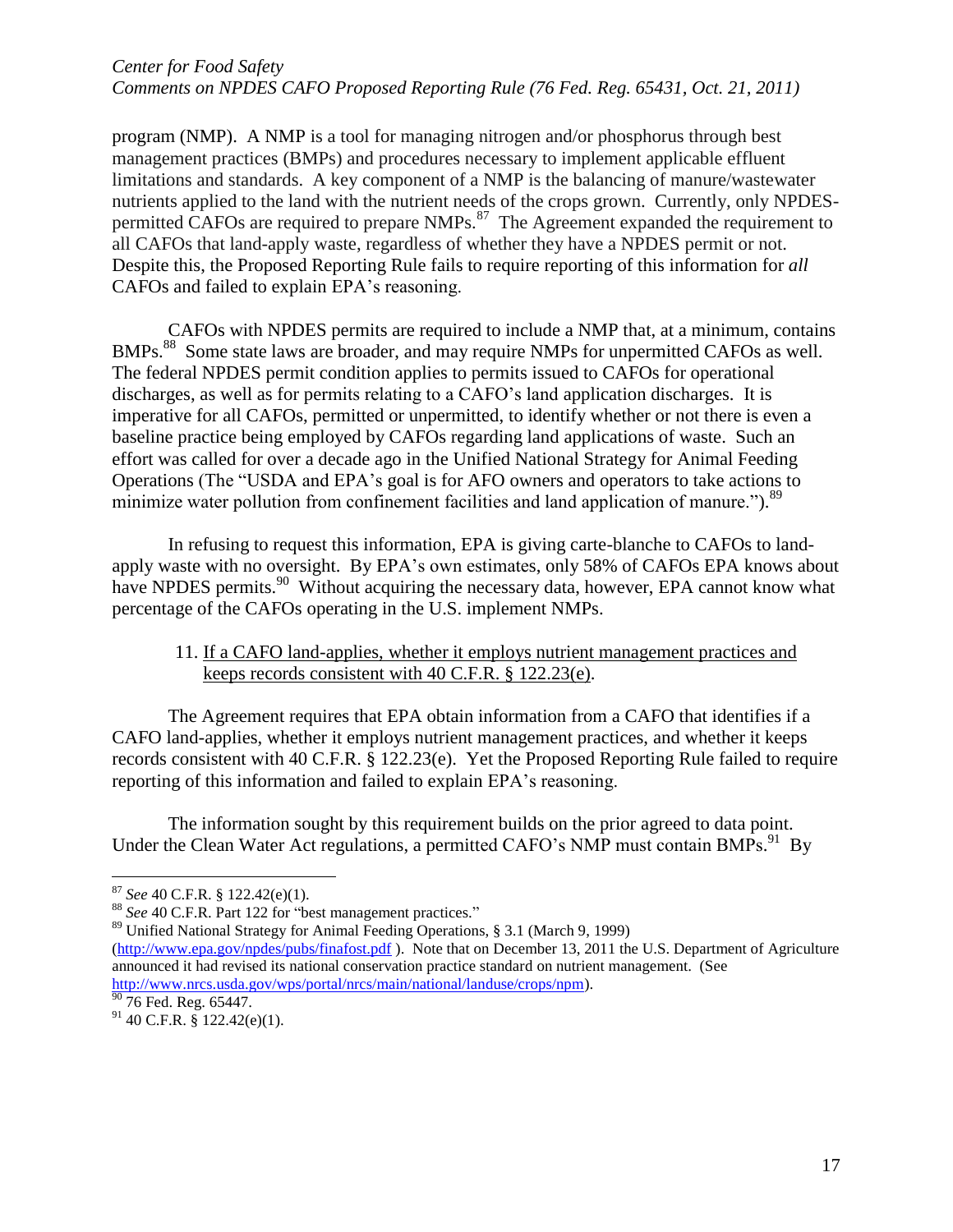way of example, pursuant to EPA regulations the NPDES BMPs for permitted CAFOs must include the following:

- (i) Ensure adequate storage of manure, litter, and process wastewater, including procedures to ensure proper operation and maintenance of the storage facilities;
- (ii) Ensure proper management of mortalities (i.e., dead animals) to ensure that they are not disposed of in a liquid manure, storm water, or process wastewater storage or treatment system that is not specifically designed to treat animal mortalities;
- (iii) Ensure that clean water is diverted, as appropriate, from the production area;
- (iv) Prevent direct contact of confined animals with waters of the United States;
- (v) Ensure that chemicals and other contaminants handled on-site are not disposed of in any manure, litter, process wastewater, or storm water storage or treatment system unless specifically designed to treat such chemicals and other contaminants;
- (vi) Identify appropriate site specific conservation practices to be implemented, including as appropriate buffers or equivalent practices, to control runoff of pollutants to waters of the United States;
- (vii) Identify protocols for appropriate testing of manure, litter, process wastewater, and soil;
- (viii) Establish protocols to land-apply manure, litter or process wastewater in accordance with site specific nutrient management practices that ensure appropriate agricultural utilization of the nutrients in the manure, litter or process wastewater; and
- (ix) Identify specific records that will be maintained to document the implementation and management of the minimum elements described in paragraphs (e)(1)(i) through (e)(1)(viii) of this section.<sup>92</sup>

The Agreement requests that *all* CAFOs report whether they employ nutrient management practices. In proposing to eliminate the requirement to report this information EPA has given every non-permitted CAFO in the United States free rein to continue applying waste without any accountability.

With respect to the record-keeping requirement of 40 C.F.R. § 122.23(e), under the current regulation the requirement only applies to NPDES-permitted CAFOs. The effect of the

 $92$  40 C.F.R. § 122.42(e)(1)(i)-(ix).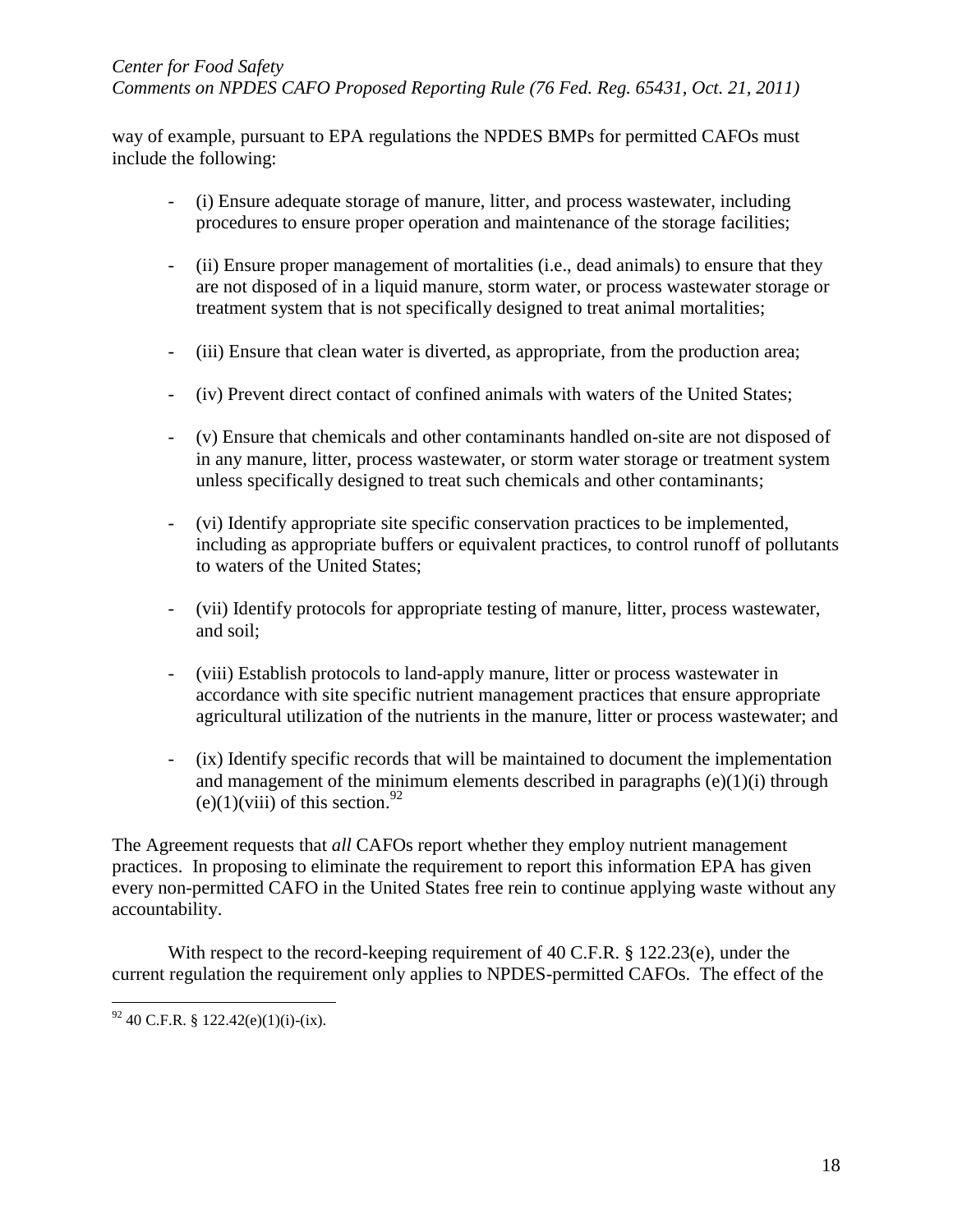Agreement was to pull in the thousands of non-permitted CAFOs to, at a minimum, begin tracking land application discharges of waste. The land application of waste is a major vehicle for CAFO waste to enter ground and surface waters. Requiring all CAFOs to report this information would provide EPA with the opportunity to begin to get a handle on this enormous problem.

# 12. If a CAFO does not land-apply, what are the alternative uses of manure, litter, and / or wastewater.

The Agreement requires that EPA obtain information from CAFOs that do not land-apply waste, what alternative uses it employs for waste. The Proposed Reporting Rule failed to require reporting of this information and failed to explain EPA's reasoning.

As mentioned earlier in this Comment, some farmers are reportedly attempting to find other uses for the waste, including using it as a fuel source; this use raises additional questions which EPA is under a duty to examine to determine, for example, whether such uses result in discharges of pollutants under the Clean Water Act, or emissions under the Clean Air Act. Without this information, EPA is again allowing potentially rogue practices to continue unidentified and unmonitored. Conversely, by failing to identify this information EPA could be letting the opportunity to identify creative processes simply slip away. EPA's approach to embrace ignorance is unjustifiable.

13. Whether a CAFO transfers manure off-site, and if so the quantity transferred to recipient(s) of transferred manure.

The Agreement requires that EPA obtain information from CAFOs as to whether they transfer manure off-site, and the quantity transferred. The Proposed Reporting Rule failed to require reporting of this information and failed to explain EPA's reasoning.

As discussed above, the generation of billions of gallons of manure and the question of what to do with it is an enormous problem endemic to the CAFO industry. It is unlikely that a CAFO can apply all the manure it generates to its own lands; hence it must find willing recipients to accept the manure. Such a practice compounds the effects of the CAFO on the local community and spreads the polluting components of the CAFO's manure. This practice is akin to a chemical plant putting its waste in drums and giving it to its neighbors to dump into the river, free from regulation. It is imperative that EPA recognize that the off-site transfer of manure has become the norm. This is the case because the CAFOs have become so large that the amount of land that is available is typically only large enough to contain the animals.

To ensure that the off-site transfer of CAFO wastes does not create a loophole for CAFOs to evade land application requirements, the recipient of the waste must be a part of a CAFO's NMP, whether the NMP is prepared in connection with a NPDES permit or not. This is the only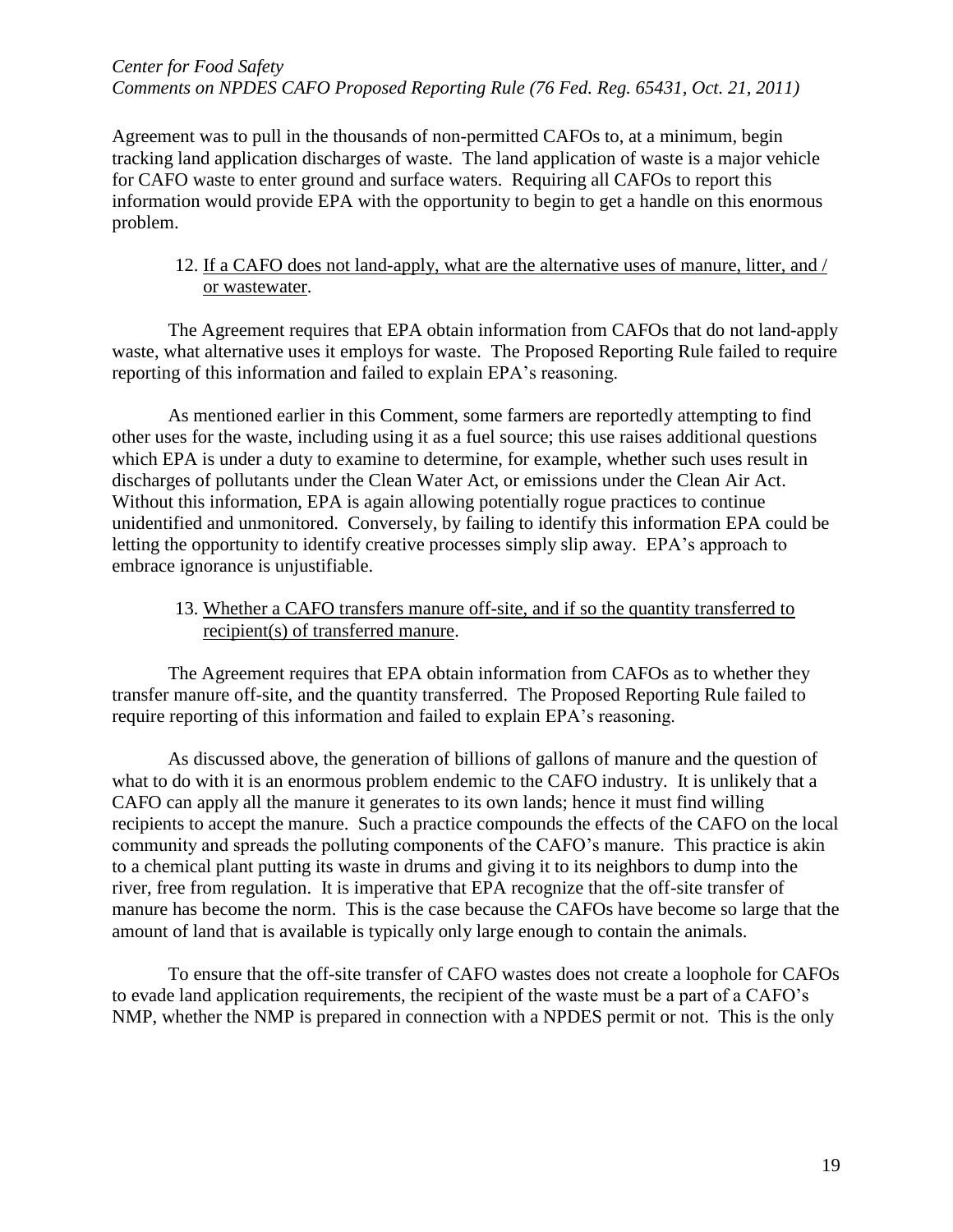way to ensure that the recipients of the waste apply it in accordance with proper agricultural practices. In the certification that the recipients provide to the CAFO supplying the waste, the recipient should acknowledge that its waste-application activities are subject to both the supplier-CAFO's NMP and (when applicable) NPDES permit. The recipient's failure to comply with the terms and conditions in a CAFO's NPDES permit and the supplier's NMP must remain the responsibility of the CAFO because the CWA is a strict liability statute.

Furthermore, it is essential for the CAFO to maintain export information, transport records, and to provide the manure hauler or manure recipient with site-specific management information. CAFOs should be required to report any loss of manure during transport to an offsite application location as there is a high likelihood that it will run-off into roadside ditches and canals in violation of the CWA. These provisions must be included to prevent the CAFOs from exempting themselves from CWA liability by simply transporting their wastes off site.

#### 14. Whether a CAFO has applied for a NPDES permit

The Agreement requires that EPA obtain information from CAFOs as to whether they have applied for a NPDES permit. The Proposed Reporting Rule requires both holders of NPDES permits, and those that have submitted applications for permits (or a Notice of Intent) but not yet received coverage, to report their status.

EPA should request, additionally, CAFOs to report (a) whether they have been denied a NPDES permit, (b) whether they have ever had a NPDES permit revoked, (c) explain the reason for the denial or revocation, and (d) whether any changes have been made since that time to prevent the reason for denial or revocation from recurring.

# B. Option 1 - Additional Suggestions for Factors to Include in Reporting Requirements

The Proposed Reporting Rule requests commenters to provide additional suggestions. Only by expanding the scope of information reported from CAFOs will EPA's inventory provide an accurate picture of the pollution problem this industry poses. By way of example, in addition to the fourteen factors required by the Agreement, EPA should also require reporting of similar information listed below from all CAFOs. The example below pertains in many ways to dairy manure, but similar requirements could be readily fashioned for hog, chicken, beef, egg, and other facilities. Such a requirement would raise the standard of the entire industry to one that is generally validated and a useful standard, as was recently done in *CARE v. Nelson Faria Dairy*<sup>93</sup> for a dairy.

<sup>93</sup> *Supra* n. 6.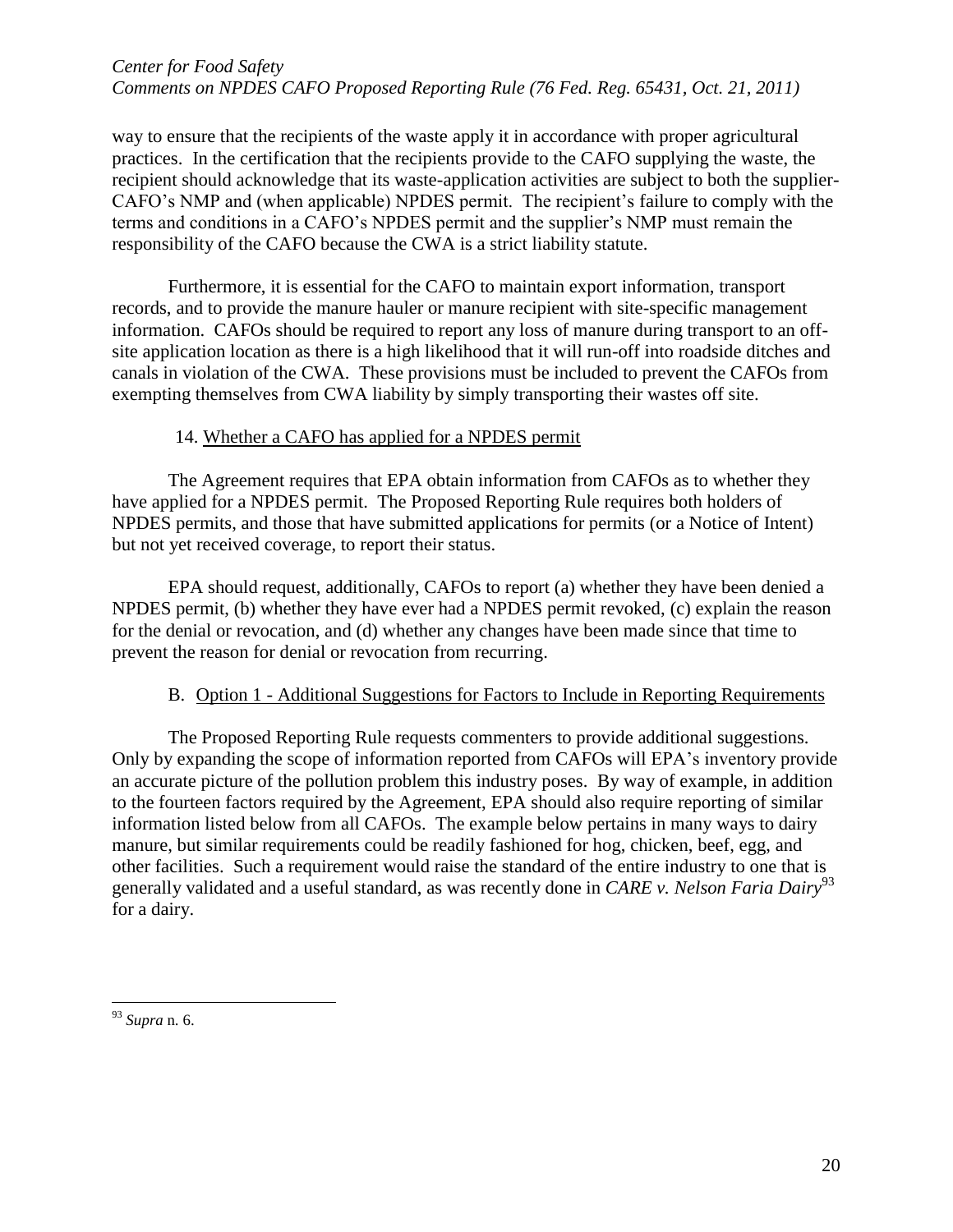- a. Amount of fresh water and graywater used (in addition to polluting water, CAFOs use an inordinant amount of fresh water, which a CAFO may or may not recycle for use as graywater);<sup>94</sup>
- b. Identification of crops grown on land-application sites regardless of whether the land-application site is or is not under the control of the CAFO owner (these lands may be growing usuable crops, or simply crops that just absorb manure better because the manure problem is so great);
- c. Identification of whether lands adjacent to or nearby a CAFO farm animals, grow crops for human consumption, or grow crops for other purposes (e.g. animal feed, fuel);
- d. Identification of whether any lands within a certain distance of a CAFO are certified organic, or have organic certification pending;
- e. Identification of whether the CAFO conducts a water balance, and what are its procedures are for doing so;
- f. Identification of whether the CAFO has designed, installed, maintained, and operated a flow measurement system to measure wastewater input to primary and secondary waste lagoons, and if so to describe the system and the measurements it is capable of taking;
- g. Identification of whether the CAFO has installed, maintained and operated ultrasonic level sensors with continuous level recording in primary and secondary lagoons;
- h. Identification of whether the CAFO has installed a recording rain gauge capable of continuously recording rainfall at the CAFO site to 0.01 inches;
- i. Identification of whether the CAFO has installed an on-site evaporation measurement system, the size of the system and its placement;
- j. Identification of the date the CAFO last substantially pumped down primary and secondary lagoons, cleaned them, inspected lagoon liners for tears, repaired any tears, and whether the CAFO has protocols and a schedule for the clean-out / repair;
- k. Identify the calculation used by the CAFO to estimate its waste generation and storage capacity;
- l. Identify whether the CAFO conducts water quality analyses of the CAFO's treatment and storage lagoons, how frequently, and what the analyses consist of;
- m. Identify whether the CAFO conducts water balance evaluations and how frequently;
- n. Identify whether the CAFO has records of land-applications and the method of delivery of the waste to the land locations (e.g. irrigation pipelines, trucks);

<sup>94</sup> For example, it takes nearly 420 gallons of water to produce one pound of grain-fed broiler chicken. *See* Pew Report at 27.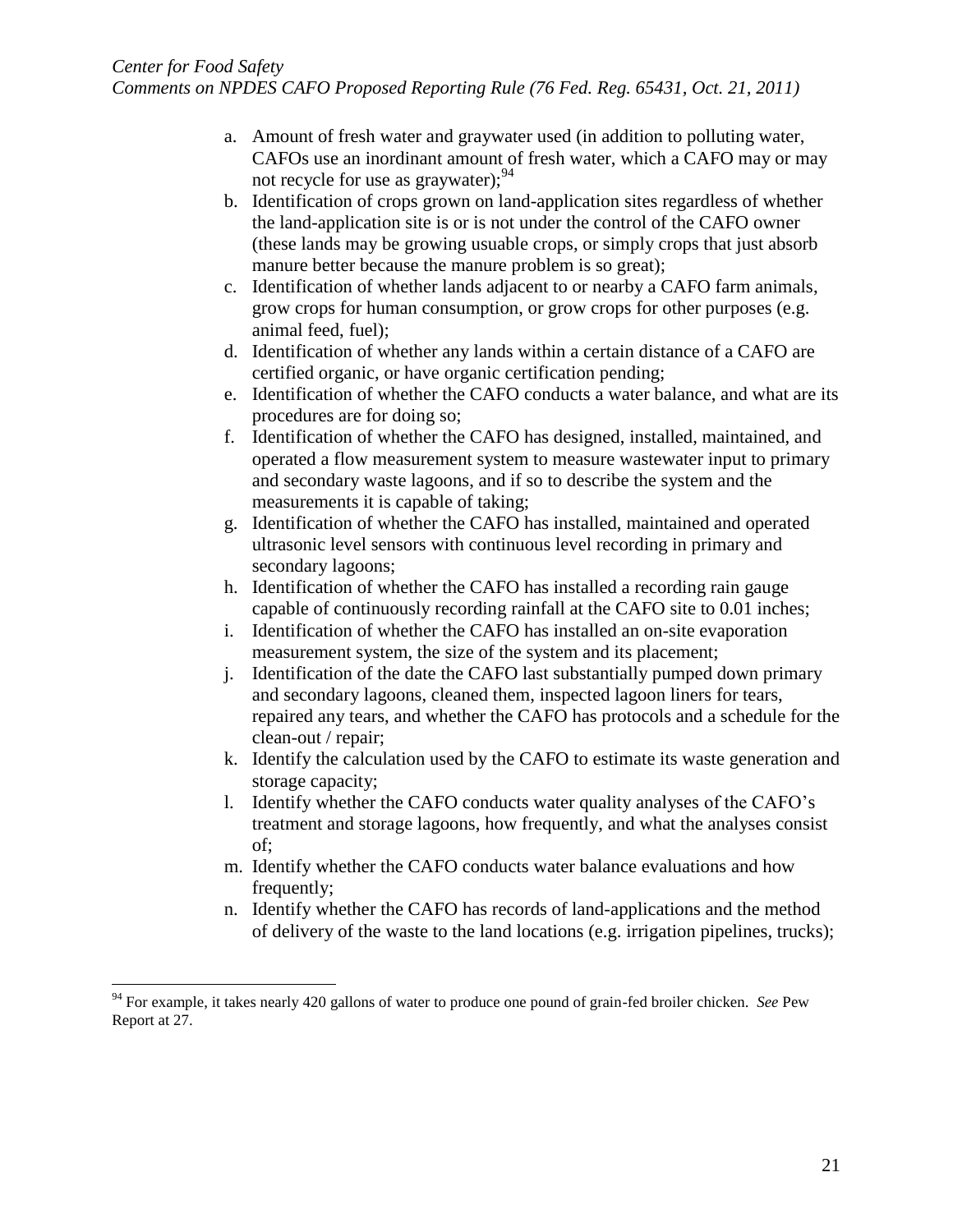- o. Identify whether the CAFO conducts soil sampling on all land-applications of waste, regardless of whether the land is owned, leased, operated, or otherwise controlled by the CAFO;
- p. Identify the calculation the CAFO uses to determine its manure application rates and quantities;
- q. Describe overland surface water flow on the CAFO and identify any surface water bodies receiving overland flow;
- r. Identify known tile drains on fields receiving manure or waste;
- s. Identify and locate on maps irrigation wells and drinking water sources within a certain distance of the CAFO production, and land-application areas;
- t. Identify the characterization of dominant soil series, associated key nutrient and infiltration-related characteristics, and cropping;
- u. Identify whether the CAFO evaluates leaching indexes to determine the potential for groundwater contamination;
- v. Identify whether the CAFO has installed soil testing, groundwater monitoring, and surface water monitoring equipment on the CAFO property, and/or on the lands that pass through and/or adjoin the CAFO's property, and identify the longitude / latitude locations of this equipment;
- w. Identify the number of waste spills or discharges in the last reporting period;
- x. Identify whether the CAFO has training programs for new and current employees responsible for manure and wastewater management;
- y. Provide a copy of its Certification of insurance;
- z. Provide a copy of a CAFO's contract with its integrator; and
- aa. Identify whether the CAFO is subject to a local or state tax to account for its impact on the environment.

Each of the above-listed factors are, in addition to the 14 factors in the Agreement, essential for EPA to begin to inventory and analyze the scope of the CAFO problem in this country. For EPA to ignore the magnitude of this problem and the lack of information is arbitrary and capricious.

# IV. Option 2 -- Restricting Reporting Requirements to CAFOs in "Focus Watersheds" Utterly Fails to Acknowledge the Existing Widespread Health and Pollution Problems

Option 2 of EPA's Proposed Reporting Rule suggests that *before* requiring CAFOs to report the factors discussed above (of which EPA only chose to support – in part – five of the fourteen factors), the number of CAFOs responsible for reporting should be limited. EPA proposes that only CAFOs located in "watersheds with water quality problems likely attributable to CAFOs" be targeted to then "potentially" be identified in a "focus watershed" and responsible for responding to an EPA survey.<sup>95</sup> Option 2 simply eliminates too many CAFOs from the reporting rule. EPA's Option 2 contains four levels of pro-CAFO protections before a CAFO

 $\overline{a}$ <sup>95</sup> 76 Fed. Reg. 65442.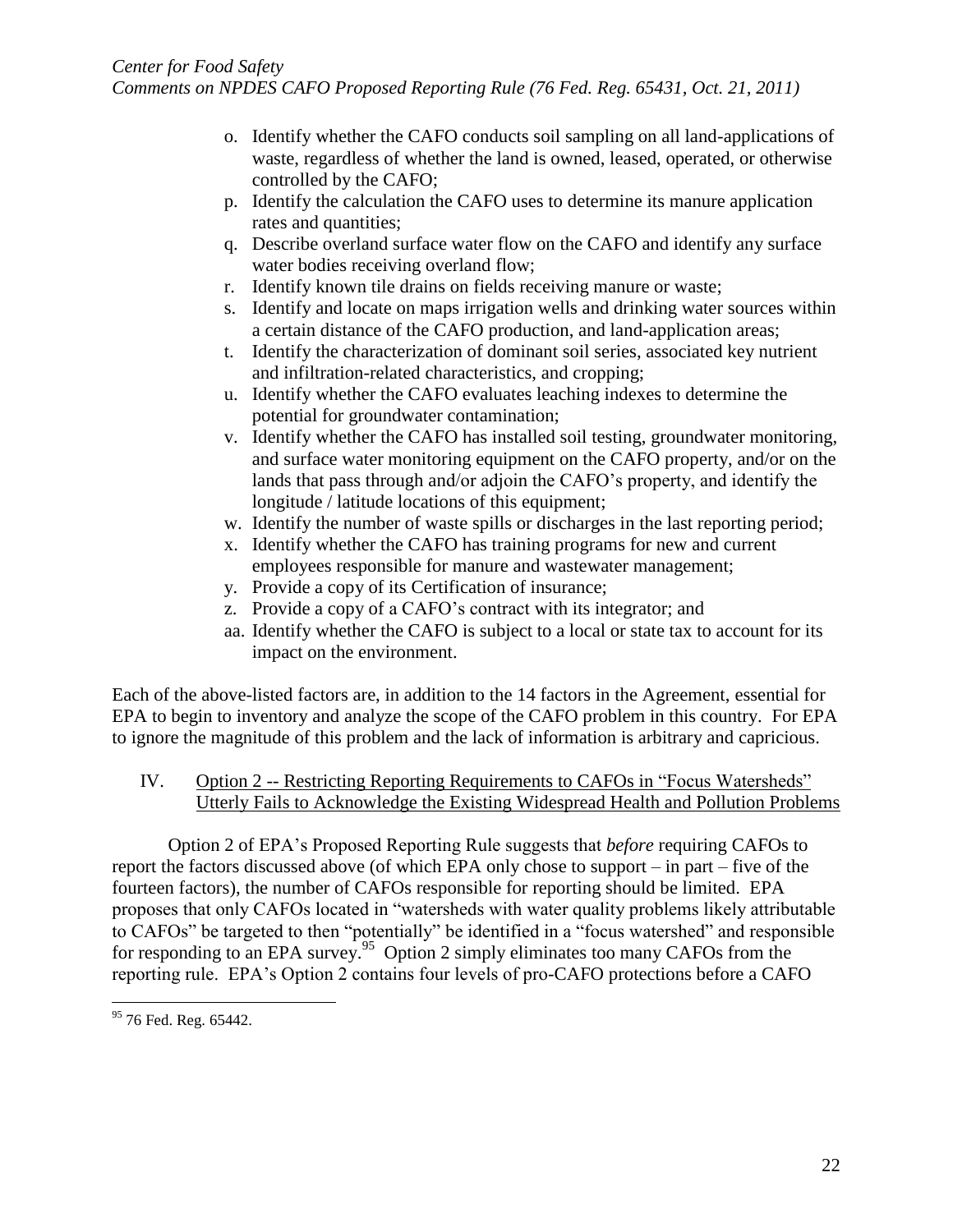even qualifies to report under Option 2 – first a CAFO must be located in a watershed area, second the watershed area must already have water quality problems, third the water quality problems must be likely to be attributable to CAFOs, and fourth EPA then might "potentially" target that CAFO to report. The barricades of Option 2 create an illusory reporting requirement that cannot produce any meaningful information.

Even after passing the levels of protection above, Option 2 institutes another hurdle. The Proposed Reporting Rule also proposes potentially identifying focus watersheds on four criteria:

- (a) high priority watersheds due to other factors such as vulnerable ecosystems, drinking water source supply, watersheds with high recreational value, or outstanding natural resources waters (Tier 3 waters);
- (b) vulnerable soil types;
- (c) high density of animal agriculture; and/or
- (d) other relevant information (such as an area with minority, indigenous, or lowincome populations).  $96$

The problem with EPA's suggestion of using the four criteria above to determine which CAFOs are in "focus watersheds" and need to report is that these four criteria should be *additional considerations* when evaluating information contained in a submitted CAFOs report; they should not be the starting point or defining parameters which determine whether or not a CAFO even needs to submit a report to EPA. Moreover, EPA's proposals regarding the four criteria above would not result in EPA making concrete changes to the effects CAFOs have on human health and the environment. For example, in high priority watersheds, EPA merely proposes to "promote" improved nutrient management practices for CAFOs. EPA should be *requiring* improved NMPs in those areas, not simply "promoting" them. Another example concerns the vulnerable soil type determination. EPA suggests evaluating nutrients levels based on 14-year old studies, then collecting data from universities, before even *identifying* vulnerable soils. Such a method is a delay tactic to avoid even identifying CAFOs required to report.

Option 2 also fails to recognize that CAFOs purposefully are located close to water supplies to facilitate their disposal processes. It is not just imperiled watersheds that are at risk from CAFOs; it is all waters. Given the history of water pollution associated with CAFOs, these facilities would invariably discharge pollutants that would exacerbate an already impaired watershed and it is important to identify CAFOs in watersheds and to require additional protections in those areas; it is however also important to identify *all* CAFOs, as is required by the Agreement.

Option 2 also imagines the creation of a collaboration at the federal, state and local levels from which it could potentially obtain information "*before* determining whether an information

<sup>&</sup>lt;sup>96</sup> 76 Fed. Reg. 65443.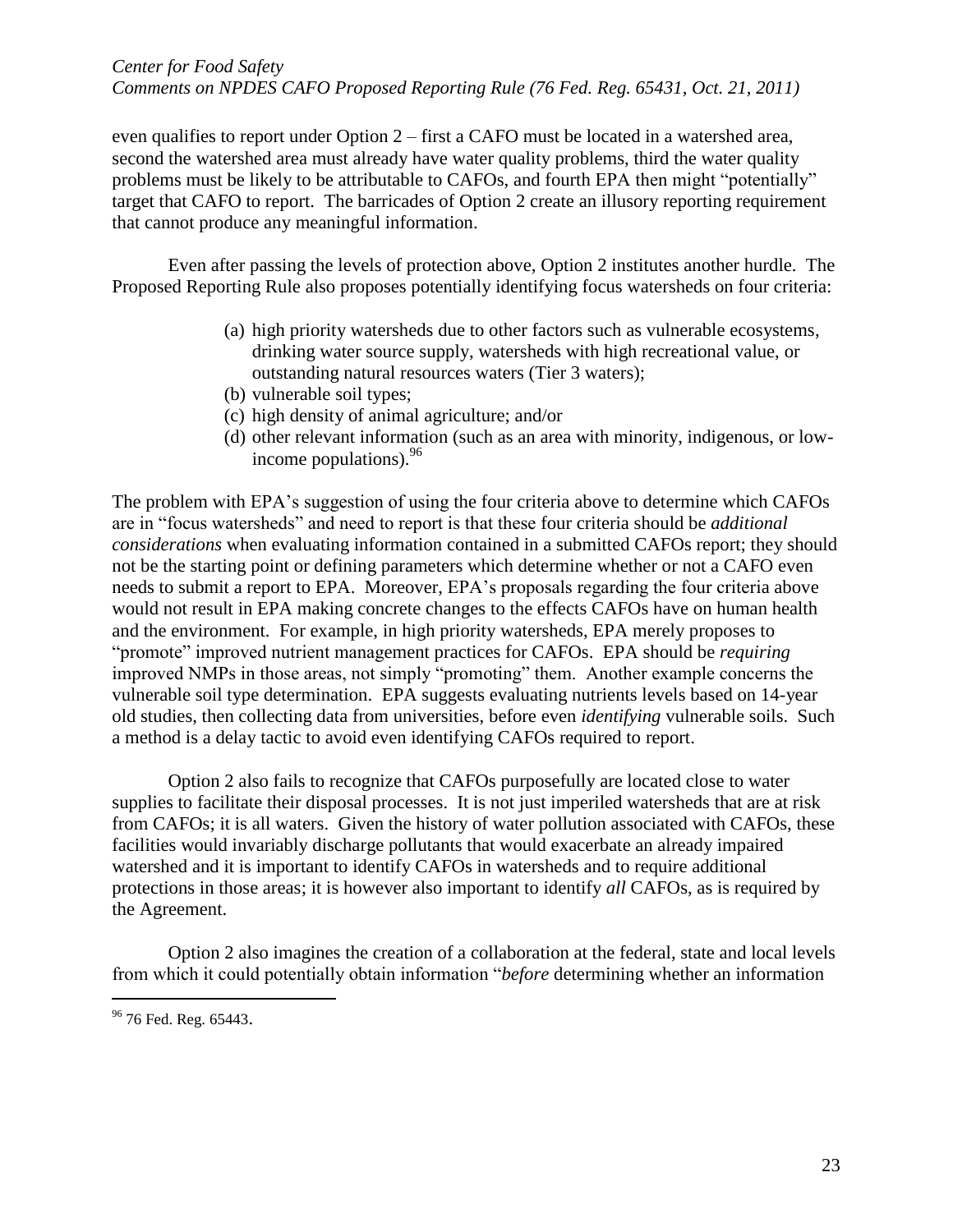collection request is necessary."<sup>97</sup> Only after the creation of this collaboration would EPA then propose a rulemaking suggesting the criteria used to define the focus of watersheds, specify the methods to determine the geographic scope of the focus watersheds, and survey CAFOs if the information was not available from other sources. EPA offers no proof, only speculation, that the information from other sources might report the data EPA needs. Option 2 is merely EPA's (and the industry's), attempt to evade any regulation of CAFO waste indefinitely.

EPA proposes that it will then create criteria that could be used to define and identify the watersheds to be targeted.<sup>98</sup> EPA even admits in the Proposed Reporting Rule that impaired waterbody information under CWA 303(d) "is limited because many waterbodies have not been assessed or the impairment cause has not been identified. Additionally, in these impaired waterbodies some states have not established water quality standards for all of the pollutants in these impaired waterbodies that might be associated with CAFO discharges."<sup>99</sup> EPA's Option 2 is too speculative to have any meaningful value and should be rejected.

## V. Obtaining the Information from Any Source Other Than a CAFO Lifts Any Responsibility for Reporting from the CAFO Point Source

The Proposed Reporting Rule suggests allowing states, not CAFOs, to submit the required information to EPA. This wisdom of this approach is not explained by EPA, especially in light of the 2008 GAO Report conclusion that EPA's data "obtained from state agencies 'are inconsistent and inaccurate and do not provide EPA with the reliable data it needs to identify and inspect permitted CAFOs nationwide.<sup>'"100</sup> EPA had obtained this data from 47 states relating to permits issued to CAFOs between 2003 and 2008; the Proposed Reporting Rule does not suggest that there have been notable changes in NPDES-states' data gathering which would enhance the information these states would provide to EPA. The 2008 GAO Report also concluded that "no Federal agency currently collects accurate and consistent data on the number, size, and location of  $CAFOs.$ <sup>"101</sup> Based on conclusions of the 2008 GAO Report and without further explanation, EPA cannot substitute state data for information EPA can easily obtain by issuing CWA § 308 reporting requirements. EPA actually responded to the 2008 GAO Report by saying that it would develop a comprehensive national inventory of CAFOs.<sup>102</sup> Yet EPA now proposes to rely on state data for its CAFO information, and says that "[i]t is likely that a number of states already have the information that would be required…. for NPDES permitted CAFOs."<sup>103</sup> But EPA estimates 58% of CAFOs nationally do not even have NPDES permits,<sup>104</sup>

<sup>98</sup> *Id.*

 $\overline{a}$ 

 $\frac{99}{Id}$ .

 $97$  76 Fed. Reg. 65442. (italics added).

<sup>&</sup>lt;sup>100</sup> 76 Fed. Reg. 65435 quoting 2008 GAO Report at 17.

<sup>&</sup>lt;sup>101</sup> GAO Report at 4.

<sup>102</sup> 76 Fed. Reg. 65435 and 2008 GAO Report at 76.

<sup>103</sup> 76 Fed. Reg. 65447.

<sup>104</sup> *Id.*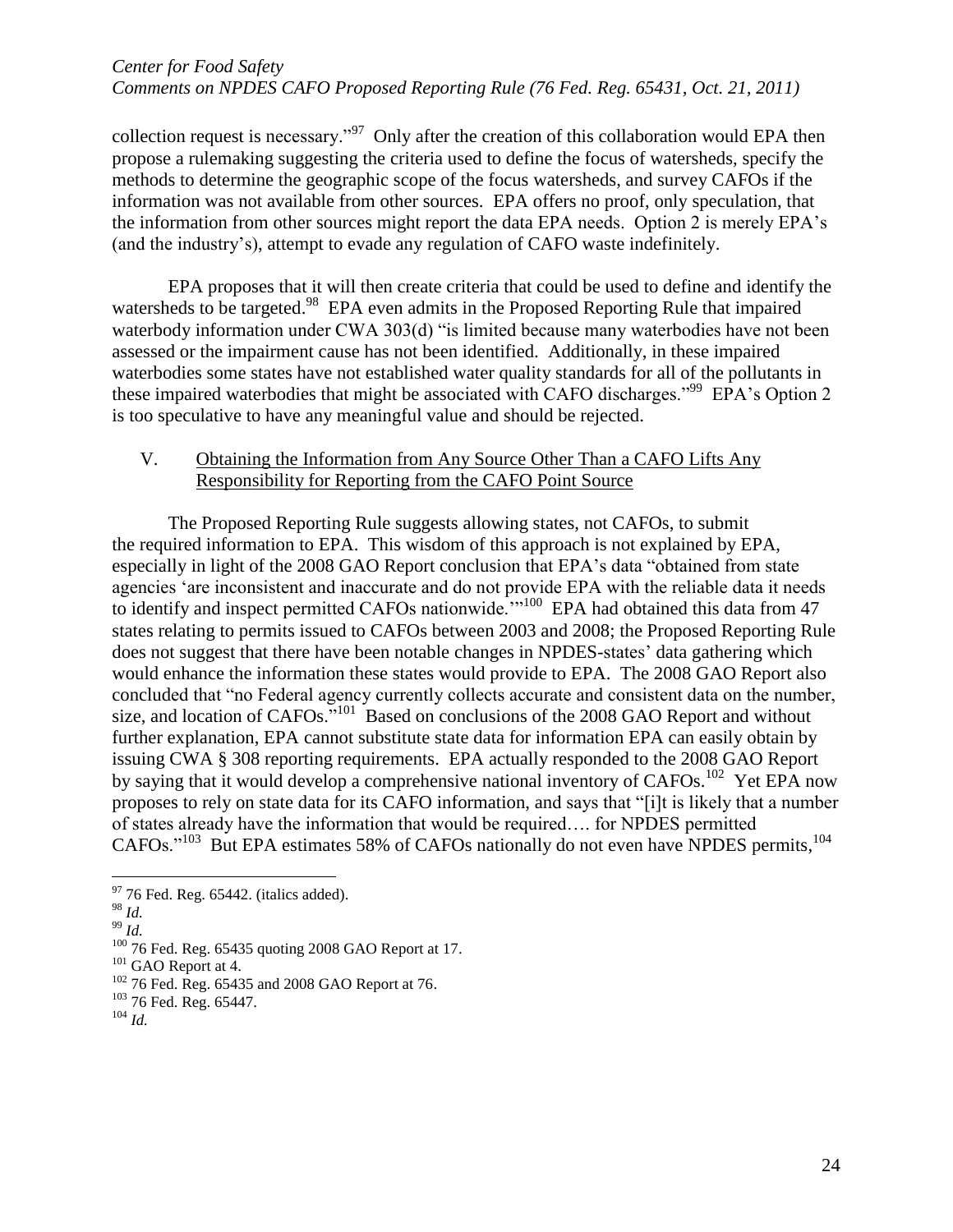therefore omitting unpermitted CAFOs would not remedy EPA's lack of information. EPA's Proposed Reporting Rule is a spiritless response to its promise to the GAO, and to its promise to the environmental petitioners under the Agreement.

The CAFO industry complains about the "burden" of any reporting requirements.<sup>105</sup> EPA worries whether CAFOs are capable of understanding the questions asked and on the technical appropriateness of the questions.<sup>106</sup> Yet under Option 2, EPA proposes inconveniencing numerous other entities (federal and state agencies, universities, research centers, interested stakeholders) so that CAFOs do not have to be bothered to report.<sup>107</sup> CAFOs are regulated by EPA and Congress granted EPA the express statutory authority to require reporting any information necessary to carry out the provisions of the Clean Water Act; it should not be EPA that is regulated by CAFOs.

## VI. Timing Issues of Proposed Reporting Rule

# A. Proposed Reporting Rule Unreasonably Suggests a 10-Year Reporting Requirement

The Agreement requires that EPA instruct all CAFOs submit reporting information every five years, or if EPA does not make this proposal that it explain its action.<sup>108</sup> The Proposed Reporting Rule suggest that unpermitted CAFOs only be required to report every 10 years<sup>109</sup> because EPA "does not expect information to change significantly within this ten-year period."<sup>110</sup> EPA does not even propose that these CAFOs be required to start reporting an iota of information until *one full decade from now*, in 2022. The information sought is so basic to CAFO operations, and so necessary to protect public health and the environment, that it is completely unreasonable and unjustifiable to delay the reporting of this data ten years. There is no reason that unpermitted CAFOs cannot report this information to EPA by December 31, 2012, and every five years thereafter.

Furthermore, EPA suggests that NPDES-permitted CAFOs would be exempt from CWA § 308 reporting requirements because the permits and annual reports would allow EPA to maintain an updated inventory.<sup>111</sup> Recent history demonstrates the potential for growth of CAFO waste problems and the exponential increase in risk to our nation's water supply. For example,

 $105$  EPA estimates however that a CAFO would only need one (1) hour to gather and submit the information in the currently proposed survey in its current form. 76 Fed. Reg. 65448. Given the amount of pollution CAFOs create and their impact on surrounding communities, is such a minimal burden on their part equitable?

<sup>&</sup>lt;sup>106</sup> 76 Fed. Reg. 65438.

<sup>107</sup> 76 Fed. Reg. 65442.

 $108$  Agreement,  $\P$  2.

<sup>&</sup>lt;sup>109</sup> 76 Fed. Reg. 65440. <sup>110</sup> *Id.*

<sup>111</sup> *Id.*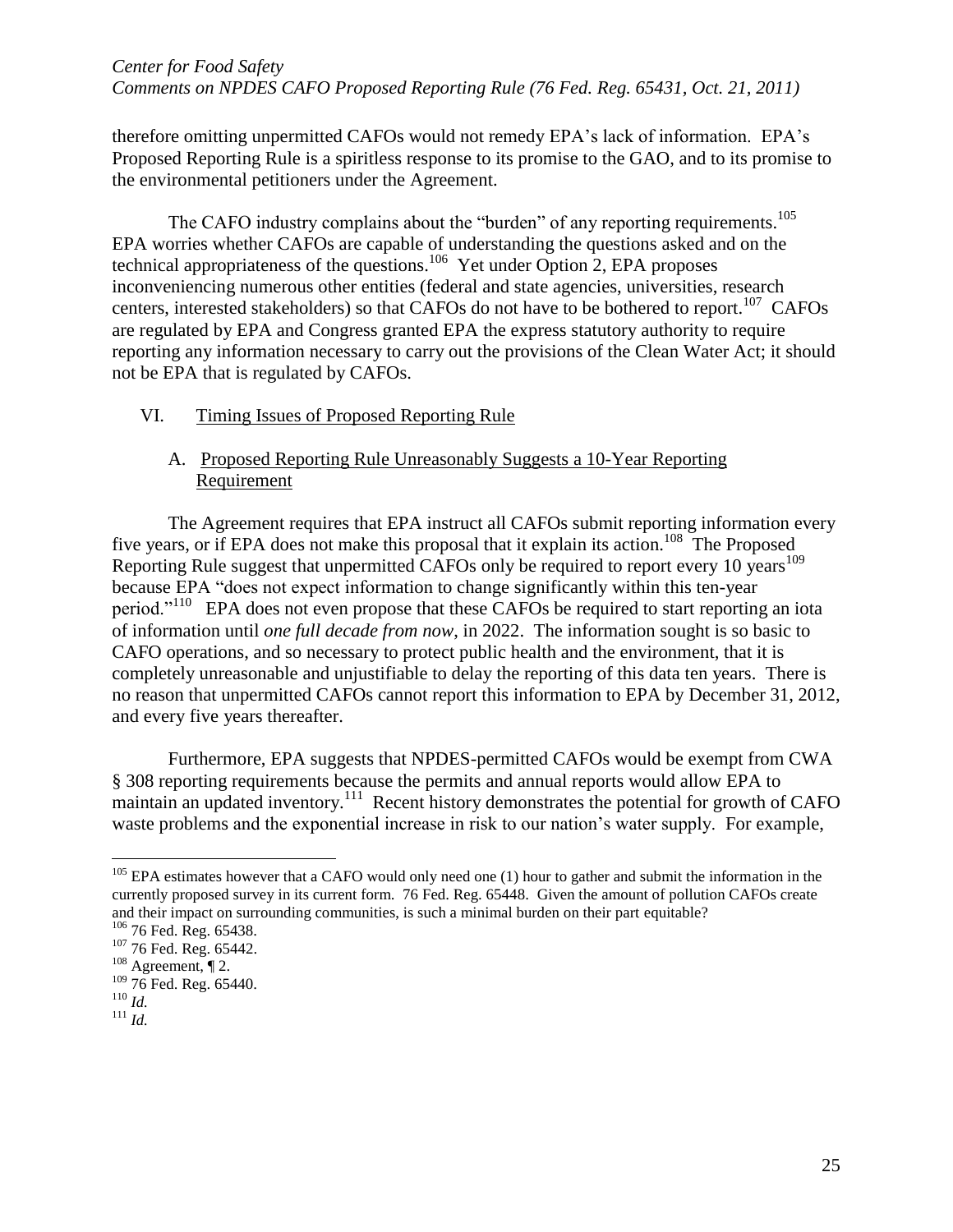in 2003 EPA received estimates from USDA that CAFOs produced more than 300 million tons of manure annually.<sup>112</sup> In 2007, the estimate of CAFO-generated waste increased to 500 million tons of manure annually, and in 2008 the GAO Report estimated that 1.6 million tons were generated annually.<sup>113</sup> Clearly a shorter reporting period is required to get a handle on the problem. If EPA alters NPDES permit applications and annual reporting requirements to account for the 14 factors of the Agreement, and additional information as suggested by these Comments, perhaps it would be reasonable to exempt NPDES-permitted CAFOs from separate reporting requirements only for the purposes of EPA's inventory of CAFOs. Such a change would be contingent on the NPDES permit period remaining 5 years, or less. In fact, if EPA intends to exempt NDPES permitted-CAFOs from the reporting requirements, it must amend the NPDES permits and annual report requirements immediately to enable CAFOs to enable reporting the required information. Public notice and comment, however, should be sought on any such proposal.

Lastly, under the Proposed Reporting Rule CAFOs that receive NPDES permits before  $2022$  will not be required to submit or update any reporting information.<sup>114</sup> Again, there is no reason for currently unpermitted CAFOs to not provide this information by December 31, 2012, and should they apply for a NPDES permit before 2022 that the information be reported at that time.

## B. Proposed Reporting Rule's Deadline to Report is Unjustified

The Proposed Reporting Rule suggests allowing states 180 days to submit information to EPA instead of 90 days.<sup>115</sup> EPA explains this allotment of time by suggesting that it will allow unpermitted CAFOs to apply for permit coverage.<sup>116</sup> Regardless of the duty to apply for a NPDES permit, under the rule all CAFOs must report information so the 180 day timeframe is in fact irrelevant.

## VII. Proposed Reporting Rule "Alternatives" Should Supplement, Not Replace, the Specific Reporting Requirements

EPA's Proposed Reporting Rule also solicits comments on "alternative approaches to meet the objectives of this proposed rule."<sup>117</sup> EPA proposes alternative data collection including:

- 1. Obtaining data from existing data sources;
- 2. Expanding EPA's network of compliance assistance and outreach tools; and

<sup>112</sup> 76 Fed. Reg. 65433, 68 Fed. Reg. 7176, 7180 (Feb. 12, 2003).

<sup>113</sup> *See* n. 30 *supra.*

<sup>&</sup>lt;sup>114</sup> 76 Fed. Reg. 65440. <sup>115</sup> *Id*.

<sup>116</sup> *Id.*

<sup>&</sup>lt;sup>117</sup> 76 Fed. Reg. 65445.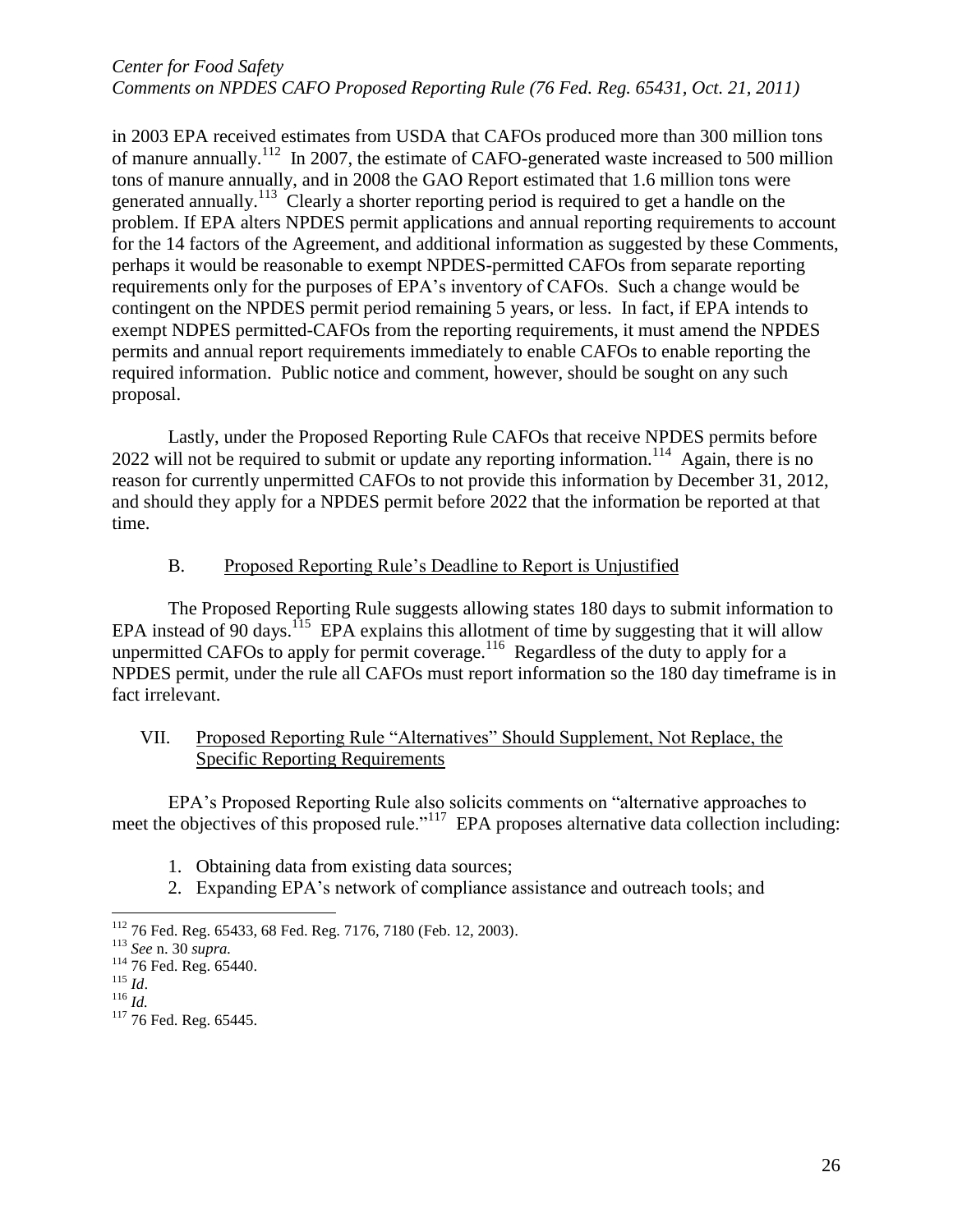3. Requiring NPDES-authorized states to submit the information.

All of these "alternatives" should simply supplement the information EPA obtains through its CWA § 308 reporting requirements; they should not supplant the 14 factors of the Agreement. The GAO Report's opening statement identified EPA's lack of information, and lack of quality information, as a problem in 2008 ("Because no federal agency collects consistent, reliable data on CAFOs, GAO could not determine the trends in these operations over the past 30 years.").<sup>118</sup> The GAO Report further summarized its findings: "no federal agency collects accurate and consistent data on the number, size, and location of CAFOs."<sup>119</sup> Expanding EPA's network even further to attempt to obtain compliance assistance and outreach tools is highly unlikely to result in tangible reporting to the agency at any point in the near future. Lastly, requiring NPDESauthorized states to submit the information removes accountability from CAFOs to submit the information, and is subject to the pitfalls discussed above.

## VIII. Transparency

EPA's proposal to further limit the information it obtains by not making it public on the grounds of confidentiality and security concerns. These claims do not justify overriding the public interest and public's right to have access to this information, and is contrary to the Agreement.<sup>120</sup>

# A. Privacy, Confidential Business Information / Trade Secret Reporting Exceptions Do Not Apply

Through the press and its public comments, industry has attempted to re-cast the information sought as "private" and "confidential" and "trade secrets." EPA has no basis for endorsing the industry's claims, which it elected to do in the Proposed Reporting Rule. The issues of privacy and the confidential business information ("CBI") reporting exception cannot come into play in the Proposed Reporting Rule. CBI is information which, if disclosed, "is likely to cause substantial harm to the business's competitive position."<sup>121</sup> The CWA § 308 reporting rule requires that all information requested be reported and be made available to the public, with one exception for trade secrets.<sup>122</sup> Congress apparently intended for the trade secret

<sup>&</sup>lt;sup>118</sup> GAO Report, Opening Statement.

<sup>&</sup>lt;sup>119</sup> GAO Report at 4.

<sup>&</sup>lt;sup>120</sup> Agreement, ¶ 3.

<sup>&</sup>lt;sup>121</sup> 76 Fed. Reg. 65438, 40 C.F.R. § 2.208.

 $122$  33 U.S.C. § 1318(b). In the Uniform Trade Secrets Act, for example, "a trade secret means information including a formula, pattern, compilation, program, device, method, technique or process, that derives independent economic value, actual or potential, from not being generally known to, and not being readily ascertainable by proper means by, other persons who can obtain economic value from its disclosure or use, and that is the subject of efforts that are reasonable under the circumstances to maintain its secrecy." 59 ALR 4<sup>th</sup> 641 (1988). Under the Restatement of Torts, "a trade secret may consist of any formula, pattern, device or compilation of information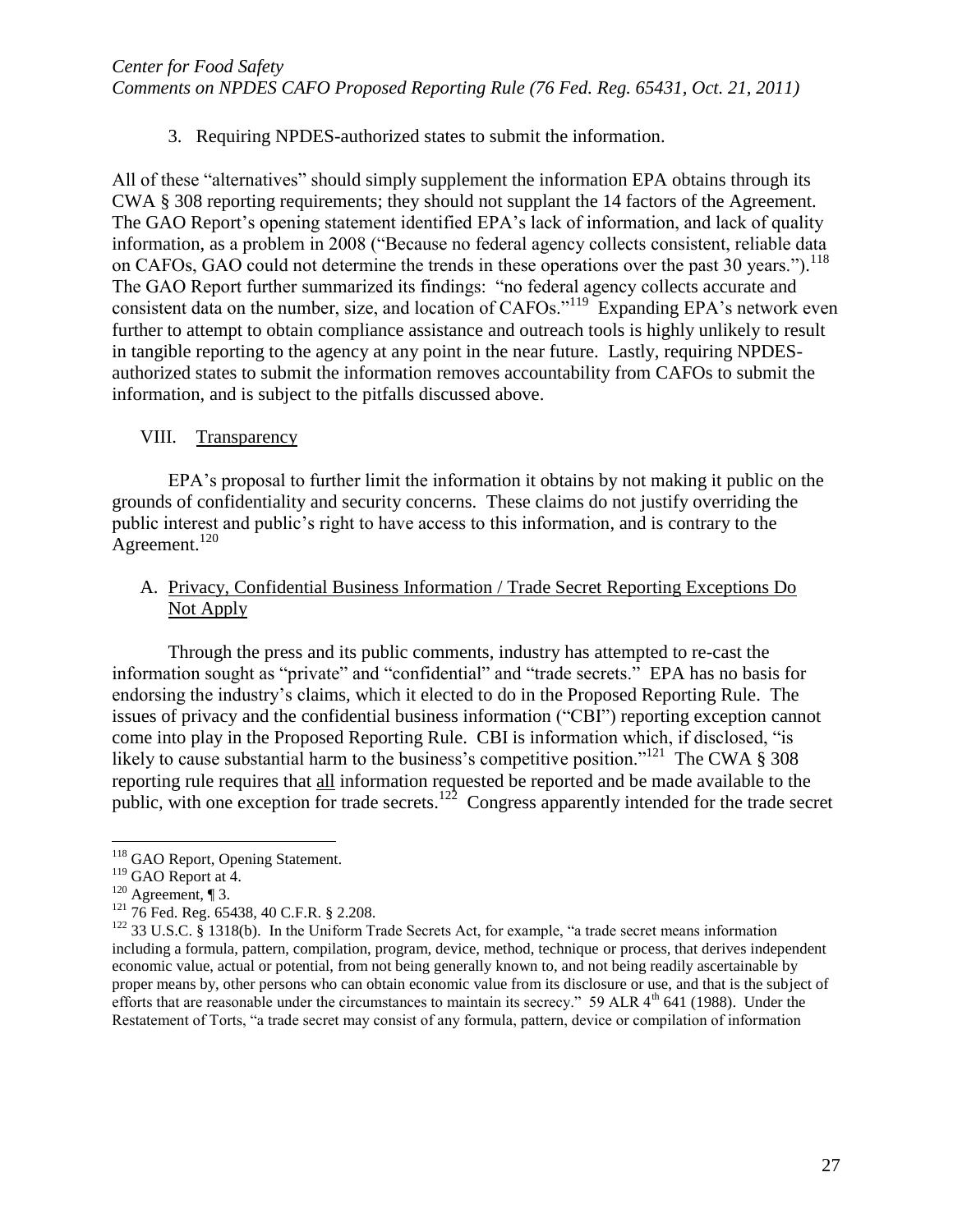exception to be the *only* exception to the CWA  $\S 308$  reporting rule.<sup>123</sup> None of the information required to be reported under the Agreement, or the Proposed Reporting Rule, qualifies as "trade secrets", or CBI, and therefore is not subject to exemption from public disclosure.

It would be arbitrary, capricious and otherwise unlawful for EPA to conclude that any part of a CAFO's reporting information qualifies as private, subject to the CBI exemption or as a trade secret. Although this section of the statute provides for confidentiality of certain business secrets, section 402(j) of the CWA provides that "[a] copy of each permit application and each permit issued under this section shall be available to the public."<sup>124</sup> In 1978, EPA made a determination to reconcile the two sections (§ 308(b) and § 402(j)) of the CWA. This determination concluded that: Information contained in NPDES permits and permit applications is not entitled to confidential treatment because Section 402(j) of the CWA mandates disclosure of this information to the public, notwithstanding the fact that it might be trade secrets or commercial of financial information. The D.C. Circuit, in *NRDC v. EPA*, 822 F.2d 104 (D.C. Cir.1987) upheld this interpretation and its application. The court concluded that a business could be required to "provide confidential information where the Government had a legitimate regulatory interest in protecting the environment and public health."<sup>125</sup> Clearly then, a data collection that is part of a CAFO's NPDES permit coverage cannot qualify for the confidential business information exemption.

#### B. Security Concerns are Unjustified

The industry's concerns are legally impermissible, inferior to its duty to report, and are based on a limited number of trumped-up examples. EPA must make the reported information available to the public. Several different industries are subject to reporting requirements making their reported information public.<sup>126</sup>

The industry has attempted to make much ado about a threat of eco or bio terrorists to the nation's food supply, and wants EPA to justify not requiring CAFOs to report basic information under CWA § 308 on the grounds that such reporting will directly result in attacks on U.S. dairy, beef, chicken, pork, and egg food production facilities. Historically there have been a very, very limited number of such incidents against CAFOs. Even industry has pointed out, through its own Comments submitted in this matter, that there have been only a handful alleged incidents.<sup>127</sup> One such alleged "terrorist" incident involved New York Times journalist Michael Bittman

which is used in one's business, and which gives one an opportunity to obtain an advantage over competitors who do not know or use it." *Id.*

<sup>123</sup> *See Gersh & Danielson v. EPA*, 871 F.Supp. 407, 410 (D. Colo. 1994).

<sup>124</sup> 33 U.S.C. § 1342(j).

<sup>125</sup> *NRDC v. EPA*, 822 F.2d 104 (D.C. Cir.1987) at 120.

<sup>126</sup> *See* references to other industries, *supra* n. 16.

<sup>&</sup>lt;sup>127</sup> See, e.g., Comments from National Pork Producers Council et al. (Nov. 22, 2011) (Docket No. EPA-HQ-OW-2011-0188).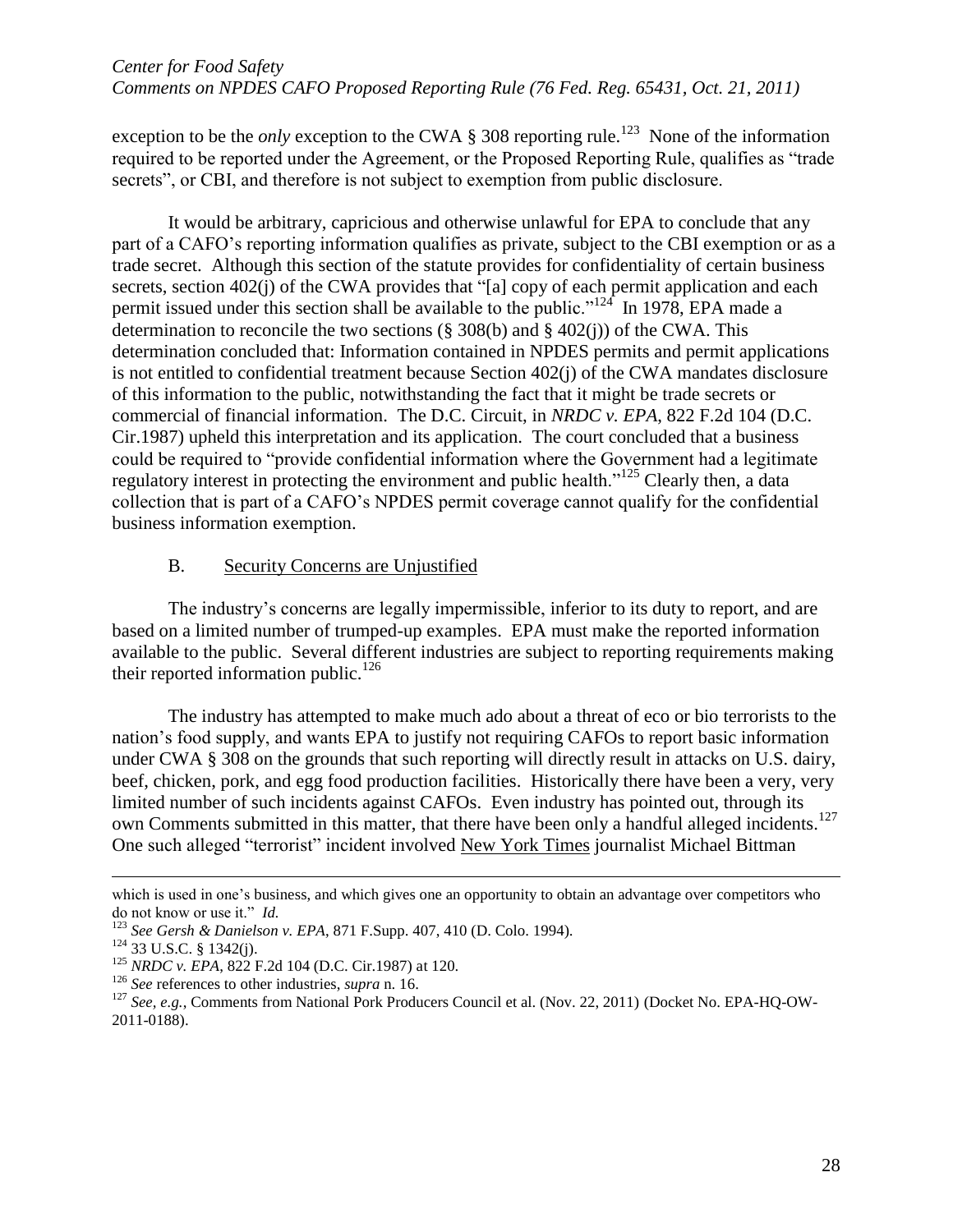taking photographs at a hog  $CAFO$ .<sup>128</sup> There have been incidents such as the recent tractor burning in Fresno, California,<sup>129</sup> however these kinds of incidents, and certainly of this gravity, have been extremely rare and are unusual, uncommon, and outlier events. Furthermore, none of the information that we seek to have reported pursuant to CWA § 308 would increase the risk of a CAFO's exposure to such events; any resident within a few miles of a CAFO knows its location purely by the stench, so not providing longitude / latitude information would not serve to protect a CAFO from this perceived threat.

# C. There is a Public Need for Information to be Publicly Available

The CWA requires the opportunity for meaningful public participation throughout the statute. Under 33 U.S.C. § 1251(e), "Public participation … shall be provided for, encouraged, and assisted by the Administrator and the States. The Administrator, in cooperation with the states, shall develop and publish regulations specifying minimum guidelines for public participation ....". Public participation occurs throughout the NPDES permitting process, <sup>130</sup> the development of effluent limitations, $^{131}$  and water quality standards. $^{132}$ 

Not making CWA § 308 reporting information available to the public – certainly as part of NPDES permitting -- prevents the public from calling for a hearing about and the meaningfully commenting on NPDES permits before they issue. Courts have routinely found impermissible the failure to involve the public in the NPDES permitting process, and noted that the NPDES permitting process encourages making all information publicly available.<sup>133</sup> In EPA's Proposed Reporting Rule, all of the 14 data points are necessary to evaluate the appropriateness of a NPDES permit, of effluent data, and of water quality standards. Therefore the information cannot be withheld from the public.<sup>134</sup>

Other commenters to the Proposed Reporting Rule have indicated that there is a need for CWA § 308 information to conduct municipal source water assessments. For example, the City

- <sup>131</sup> 33 U.S.C. § 1314
- <sup>132</sup> 33 U.S.C. § 1313.

 $\overline{a}$ <sup>128</sup> http://www.whitehouse.gov/sites/default/files/omb/assets/oira\_2040/2040\_09082011-3.pdf.

<sup>129</sup> *See* [http://www.fresnobee.com/2012/01/10/2677557/animal-rights-activists-take-credit.html.](http://www.fresnobee.com/2012/01/10/2677557/animal-rights-activists-take-credit.html)

<sup>130</sup> 33 U.S.C. § 1342(a). Further, even *after* a permit is issued, an operators' NMP must be made available to the public at large – at a location other than the CAFO site – so that CAFO neighbors can be made aware of how the CAFO is *supposed* to operate and so that they may assist in the oversight and regulation of the permit conditions. Anything less fails to comply with the public participation requirements of the CWA.

<sup>&</sup>lt;sup>133</sup> *See* 40 C.F.R. § 2.302(a)(2)(i) (any information "necessary to determine the identity, amount, frequency, concentration, temperature, or other characteristics (to the extent related to water quality) of any pollutant" constitutes "effluent data" that cannot be withheld); *RSR Corp v. Browner*, 924 F. Supp. 504, 510-12 (S.D.N.Y. 1996), aff'd *RSR Corp. v. Browner*, 27 ELR 20822 (2d Cir. 1997) (holding that when a NPDES permit describes effluent limitations in terms of allowable discharge per unit of production, information revealing rate of production is not confidential business information protected from disclosure under FOIA).

<sup>134</sup> *See also* discussion *supra* Section III.A.1.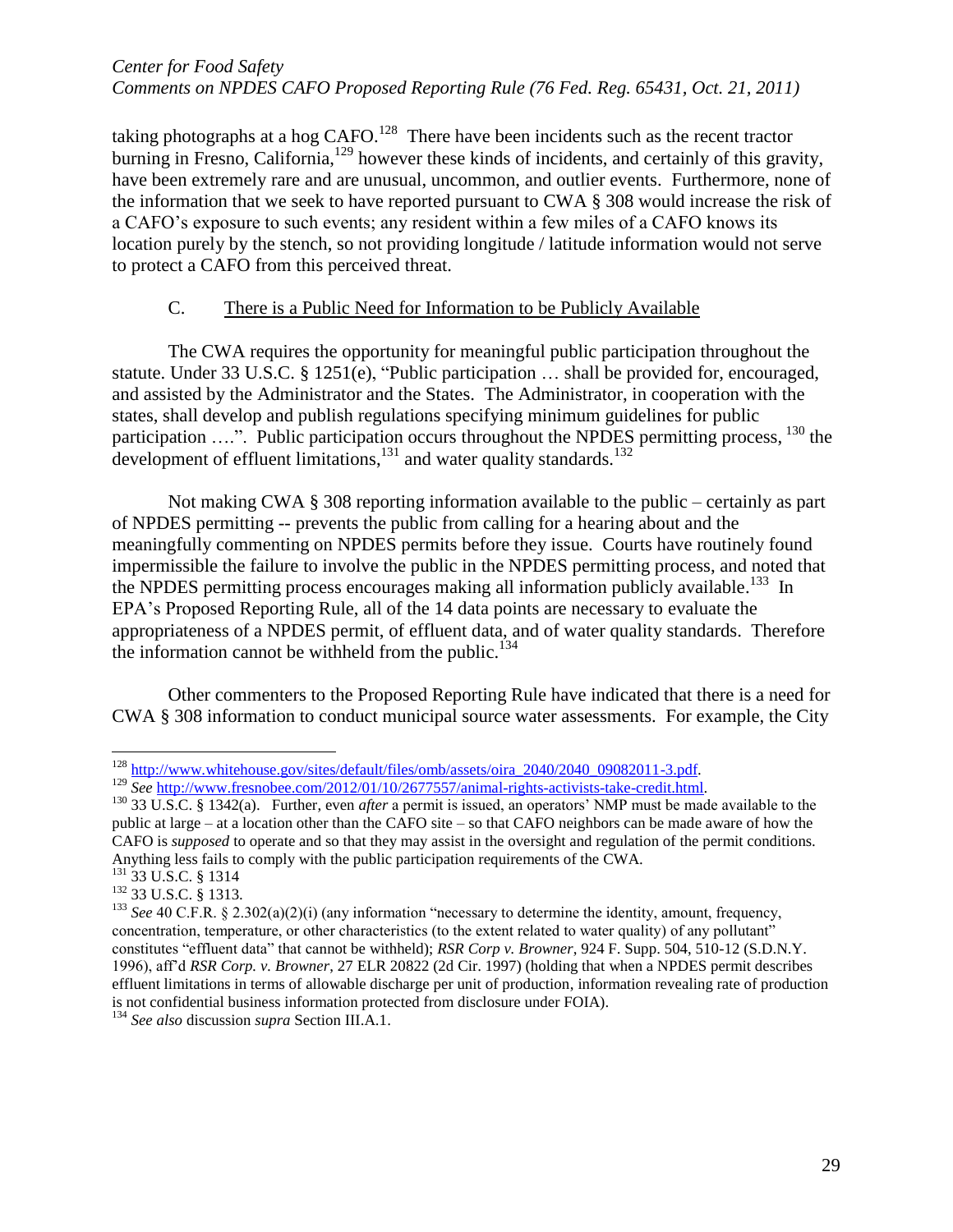of Tulsa is currently conducting a source water assessment for three different watersheds which straddle multiple states.<sup>135</sup>

Furthermore, it is ironic that EPA is concerned about disclosing the reported information to the public, yet simultaneously EPA wants to use stakeholders and the public as a source of obtaining information.<sup>136</sup> Such an arbitrary and capricious agency decision is legally impermissible under the statute.

In making public the reported information, EPA would benefit greatly from the public's input on the practices of individual CAFOs – some of which may rise to a level of "noncompliance" And which might strip a CAFO of the *privilege* of NPDES permit coverage, but such a result might be necessary under the CWA in the interest of protecting the public health and the environment.

#### IX. Conclusion

The CAFO industry has been transforming the United States in ways never foreseen, and has already had devastating impacts on this country. However, it remains clear that EPA still does not recognize the documented health and pollution problems caused by these facilities. The GAO Report recognized this in 2008.<sup>137</sup> EPA's Proposed Reporting Rule issued pursuant to the Agreement is evidence of this failure. Nor does EPA seem to take into account this industry's deceitful, and often times openly defiant, history of noncompliance. Such is clear by EPA's claims that it will obtain information from an amalgamation of sources and not require the CAFOs themselves to be responsible or accountable for reporting. EPA's failure gives the industry more opportunity to sidestep reporting requirements. EPA must come to grips with the reality of the situation in order to craft a CAFO program that would adequately protect Americans.

It is improper for EPA to allow the CAFO industry to continue to operate without accountability or responsibility. It is hard to fathom that there ever could be an instance that major water pollution would serve an overriding consideration of the public interest. The only interest that is served by allowing CAFOs to exist without simply reporting basic information to EPA *and to the public* would be the financial interests of the CAFOs. How can EPA put such a price tag on the protection of public health? It is difficult to understand how CAFOs' financial gain is ever reason to allow pollution. We are pleased that EPA has issued a Proposed Reporting Rule, but the factors proposed by EPA do not demonstrate that it has seriously considered the

<sup>135</sup> *See, e.g.* Comments, City of Tulsa, Oct. 24, 2011. (Docket No. EPA-HQ-OW-2011-0188).

<sup>136</sup> *See, e.g.* 76 Fed. Reg. 65442.

<sup>&</sup>lt;sup>137</sup> GAO Report at 6 ("... EPA has not yet assessed the extent to which air and water pollution from CAFOs may be impairing human health and the environment because it lacks key data on the amount of pollutants that CAFOs are discharging.")